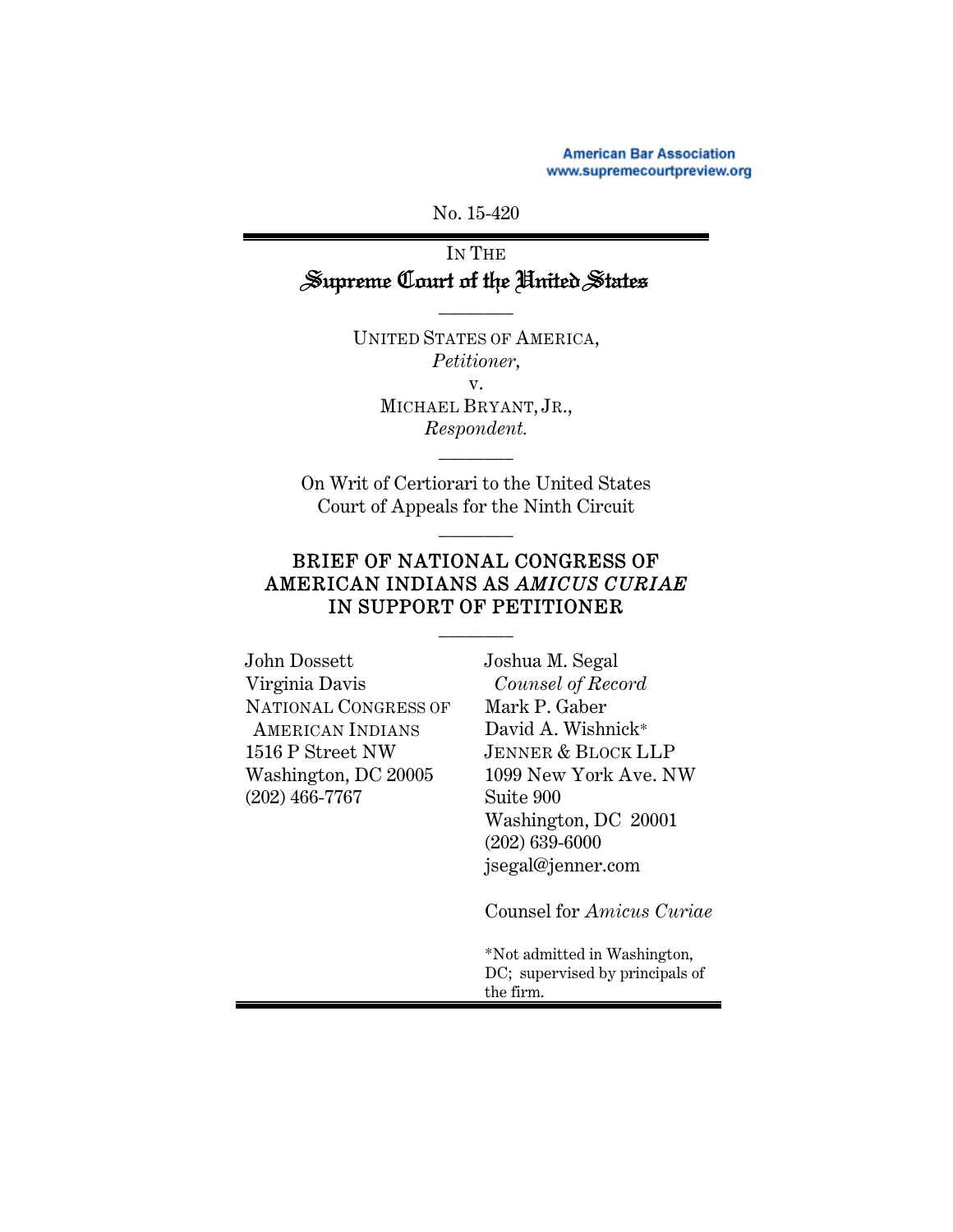# TABLE OF CONTENTS

| INTEREST OF AMICUS CURIAE 1                                                                                                     |
|---------------------------------------------------------------------------------------------------------------------------------|
|                                                                                                                                 |
|                                                                                                                                 |
| I. Tribal Court Decisions Are Fair and                                                                                          |
| A. ICRA Ensures that Tribal Court Decisions                                                                                     |
| B. In Practice, Tribal Courts Are Robust and<br>Fair Fora for Criminal Defendants10                                             |
| C. Congress, State Court Systems, and This<br>Court All Rely on Tribal Court Convictions14                                      |
| II. This Court Should Respect Congress's<br>Deliberate Determinations Regarding the<br>Scope of the Federal Right to Counsel in |
|                                                                                                                                 |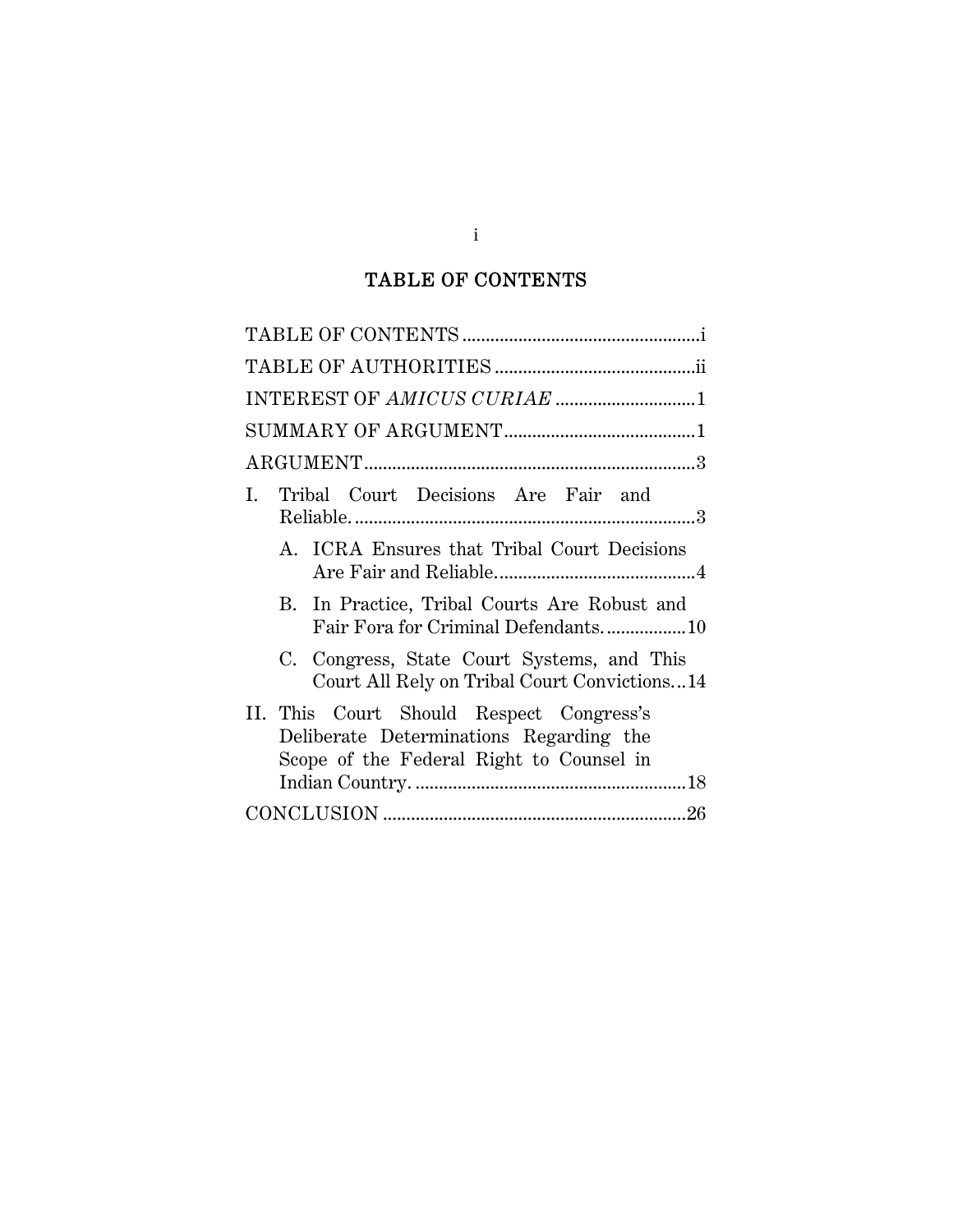# TABLE OF AUTHORITIES

## **CASES**

| Bailey v. Grand Traverse Band Election<br>Board, No. 2008-1031-CV-CV, 2008 WL<br>6196206 (Grand Traverse Trib. Jud. Aug. 8, |
|-----------------------------------------------------------------------------------------------------------------------------|
|                                                                                                                             |
| <i>Barrett v. Barrett, 878 P.2d 1051 (Okla. 1994)16</i>                                                                     |
| Bustamante v. Valenzuela, 715 F. Supp. 2d                                                                                   |
| Eastern Band of Cherokee Indians v. Reed, 3<br>Cher. Rep. 126, 2004 WL 5807676 (E.                                          |
| Eriacho v. Ramah District Court, 6 Am.                                                                                      |
| Fort Peck Tribes v. Bighorn, 1 Am. Tribal                                                                                   |
| Iowa Mutual Insurance Co. v. LaPlante, 480                                                                                  |
| Jeffredo v. Macarro, 599 F.3d 913 (9th Cir.                                                                                 |
| <i>Jim v. CIT Financial Services Corp.</i> , 533 P.2d                                                                       |
| John v. Baker, 982 P.2d 738 (Alaska 1999) 15, 16                                                                            |
| Lone Wolf v. Hitchcock, 187 U.S. 553 (1903) 19                                                                              |
| In re Marriage of Red Fox, 542 P.2d 918 (Or.                                                                                |

ii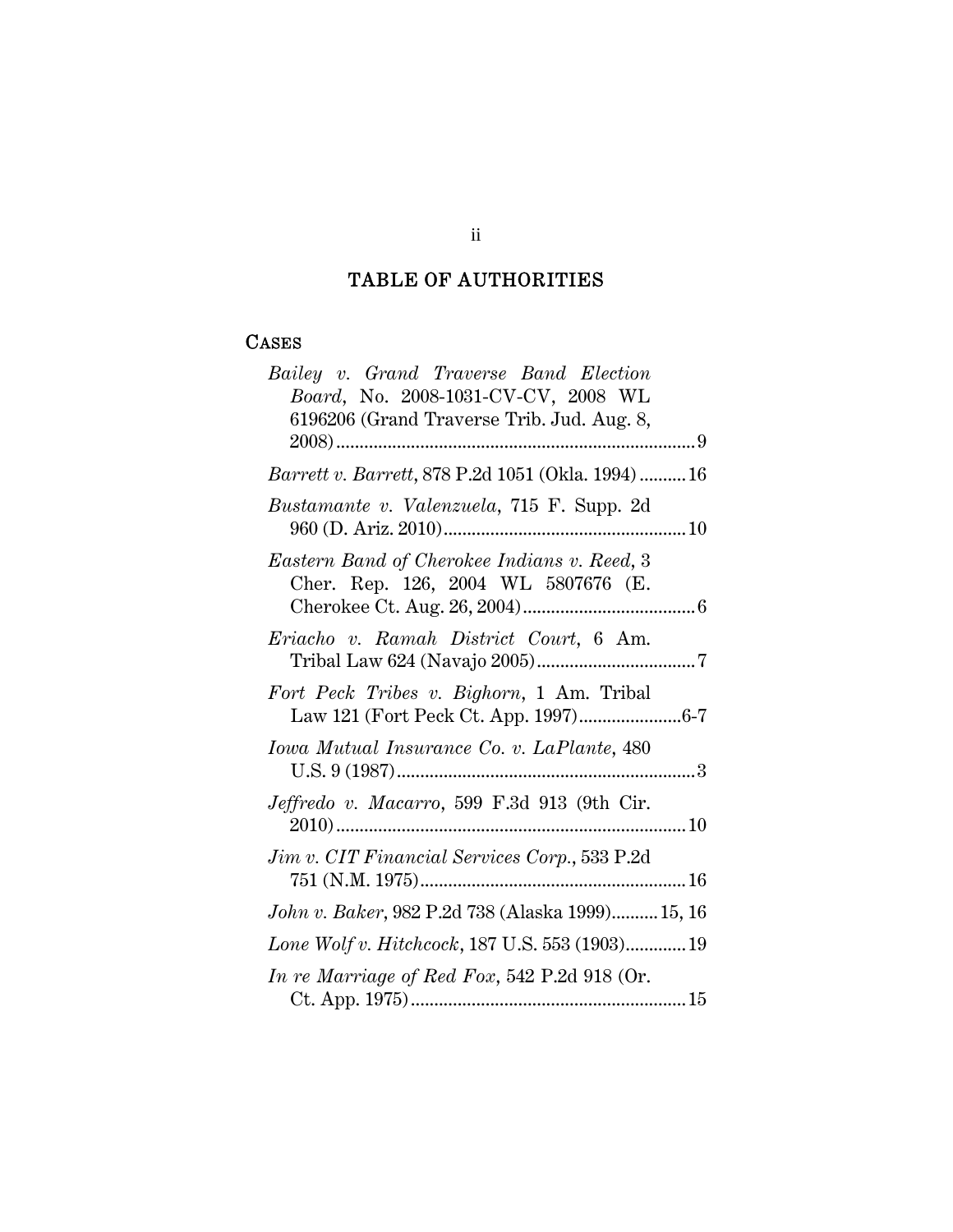| Metcalf v. Coquille Indian Tribal Council, 9<br>Am. Tribal Law 1 (Coquille Indian Tribal |
|------------------------------------------------------------------------------------------|
| Michigan v. Bay Mills Indian Community,                                                  |
| Navajo Nation v. Kelly, 6 Am. Tribal Law 772                                             |
| Necklace v. Tribal Court of Three Affiliated<br>Tribes of Fort Berthold Reservation, 554 |
| Nevayaktewa v. Hopi Tribe, 1 Am. Tribal Law                                              |
| Norris v. Hopi Tribe, 1 Am. Tribal Law 357                                               |
| Poodry v. Tonawanda Band of Seneca Indi-                                                 |
| Ramey Construction Co. v. Apache Tribe of<br>Mescalero Reservation, 673 F.2d 315 (10th   |
| Red Fox v. Hettich, 494 N.W.2d 638 (S.D.                                                 |
| Santa Clara Pueblo v. Martinez, 436 U.S. 49                                              |
| Sengstock v. San Carlos Apache Tribe, 477<br>N.W.2d 310 (Wis. Ct. App. 1991)  15         |
| Seymour v. Superintendent of Washington                                                  |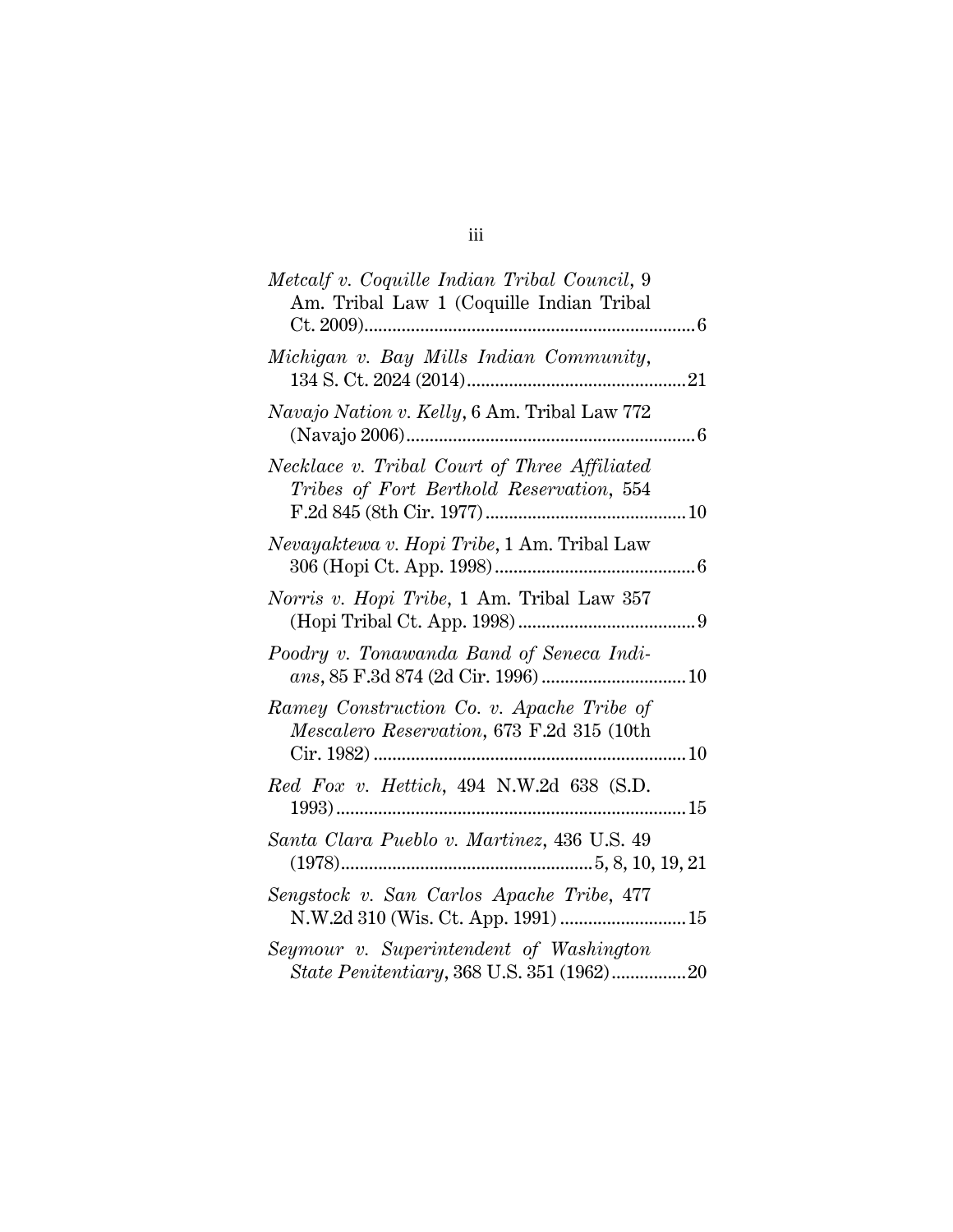| Shenandoah v. Halbritter, 366 F.3d 89 (2d Cir.                                                 |
|------------------------------------------------------------------------------------------------|
| Sheppard v. Sheppard, 655 P.2d 895 (Idaho                                                      |
| Swan v. Confederated Tribes of Grand Ronde,<br>No. C-14-095, 2015 WL 5432377 (Grand            |
| Talton v. Mayes, 163 U.S. 376 (1896) 4, 19                                                     |
| <i>In re T.W.</i> , 652 F. Supp. 1440 (E.D. Wis. 1987)  18                                     |
| United States v. Ant, 882 F.2d 1389 (9th Cir.                                                  |
| United States v. Antelope, 430 U.S. 641 (1977) 21                                              |
| United States v. Cavanaugh, 643 F.3d 592                                                       |
| United States v. Celestine, 215 U.S. 278 (1909)20                                              |
| United States v. Lara, 541 U.S. 193 (2004)  19                                                 |
| United States v. Means, 575 F. Supp. 1068                                                      |
| United States v. Shavanaux, 647 F.3d 993                                                       |
| United States v. Wheeler, 435 U.S. 313 (1978)3, 19                                             |
| Wippert v. Blackfeet Tribe of Blackfeet Indi-<br>an Reservation, 654 P.2d 512 (Mont. 1982)  15 |
| Worcester v. Georgia, 31 U.S. 515 (1832)3                                                      |
| <b>CONSTITUTIONAL PROVISIONS AND STATUTES</b>                                                  |
|                                                                                                |

iv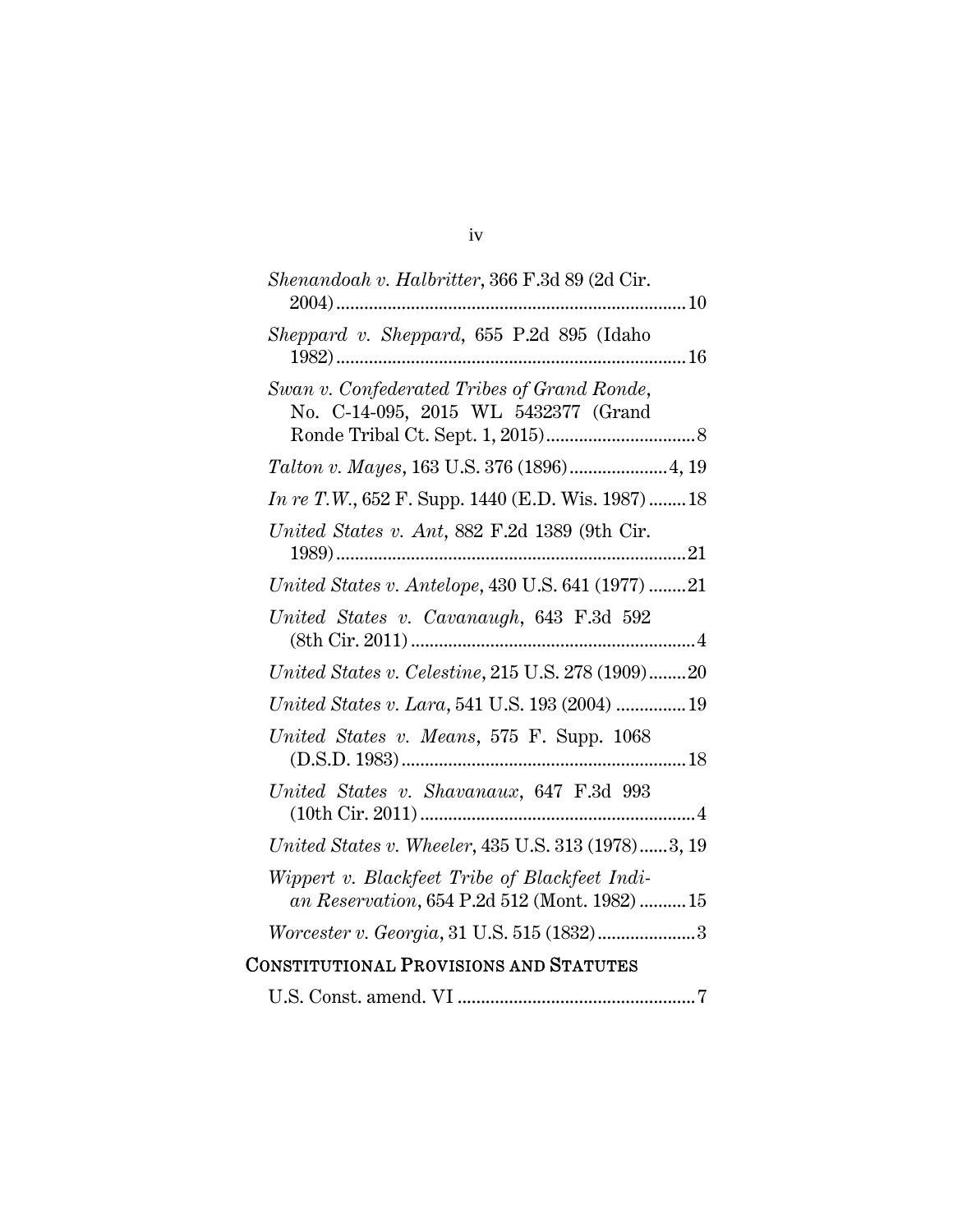| Chickasaw Const. amend. V, § 411                  |  |
|---------------------------------------------------|--|
|                                                   |  |
| Choctaw Const. art. XIII, § 1 11-12               |  |
| Const. of the Kickapoo Traditional Tribe of       |  |
| Muscogee Const. art. VII, § 111, 12               |  |
| Northern Cheyenne Const. art. XI 13               |  |
| Rev. Const. & Bylaws of the Minn. Chippewa        |  |
|                                                   |  |
| Seminole Nation of Okla. Const. art. XVI, § 2  11 |  |
|                                                   |  |
|                                                   |  |
|                                                   |  |
|                                                   |  |
|                                                   |  |
|                                                   |  |
|                                                   |  |
|                                                   |  |
|                                                   |  |
|                                                   |  |
|                                                   |  |

 $\mathbf{V}$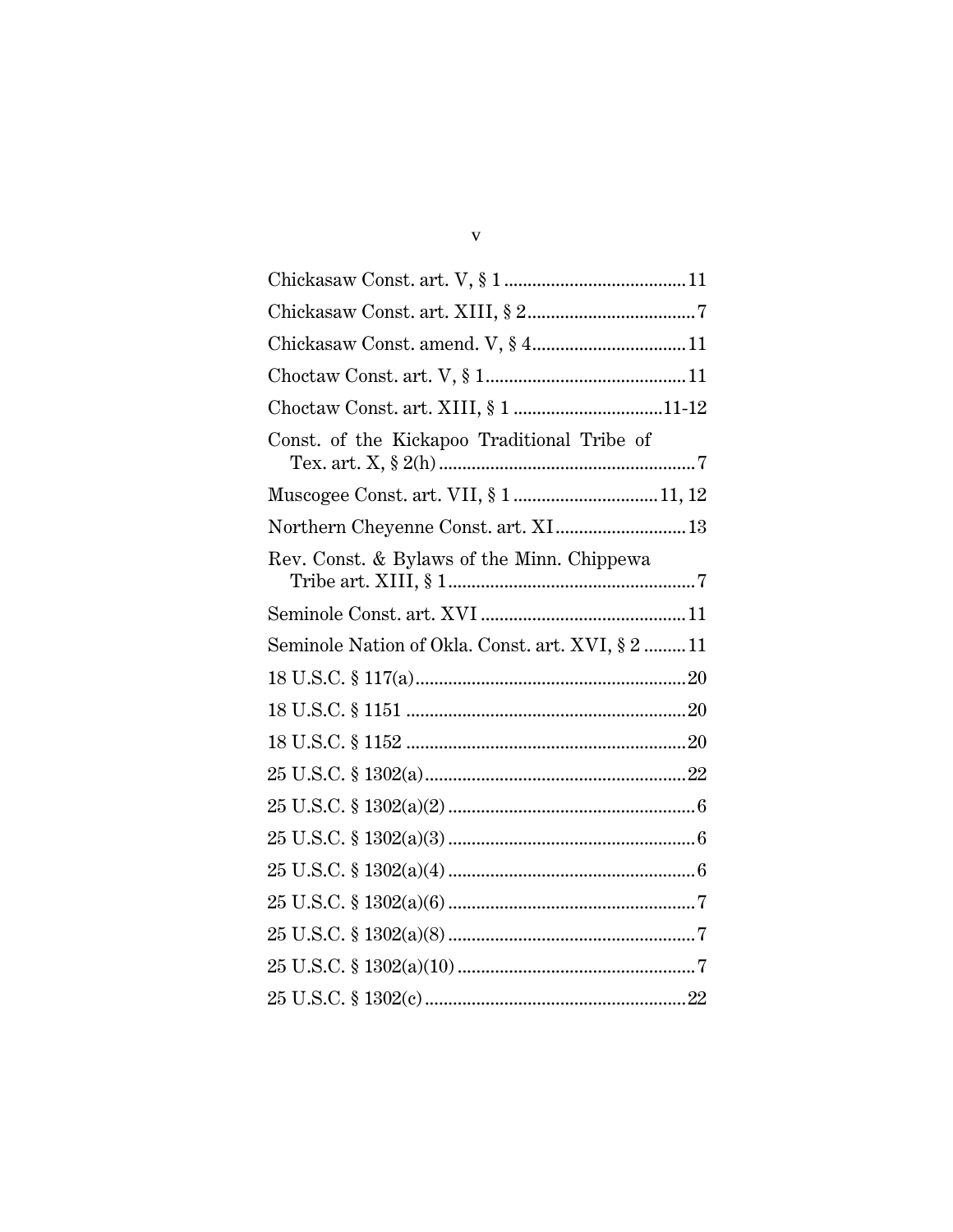| Tribal Law and Order Act of 2010, Pub. L.<br>No. 111-211, tit. II, § 234(a), 124 Stat. 2258,<br>2279-80 (codified at 25 U.S.C. § 1302(a), (b))22 |  |
|--------------------------------------------------------------------------------------------------------------------------------------------------|--|
| Violence Against Women Reauthorization Act<br>(VAWA) of 2013, Pub. L. No. 113-4, § 904,<br>127 Stat. 54, 120-23 (codified at 25 U.S.C.           |  |
| Violence Against Women and Dep't of Justice<br>Reauthorization Act of 2005, Pub. L. No.<br>109-162, § 901, 119 Stat. 2960, 3077-78               |  |
|                                                                                                                                                  |  |
|                                                                                                                                                  |  |
|                                                                                                                                                  |  |
|                                                                                                                                                  |  |
|                                                                                                                                                  |  |
| Mass. Gen. Laws Ann. ch. 6, § 178C 17                                                                                                            |  |
|                                                                                                                                                  |  |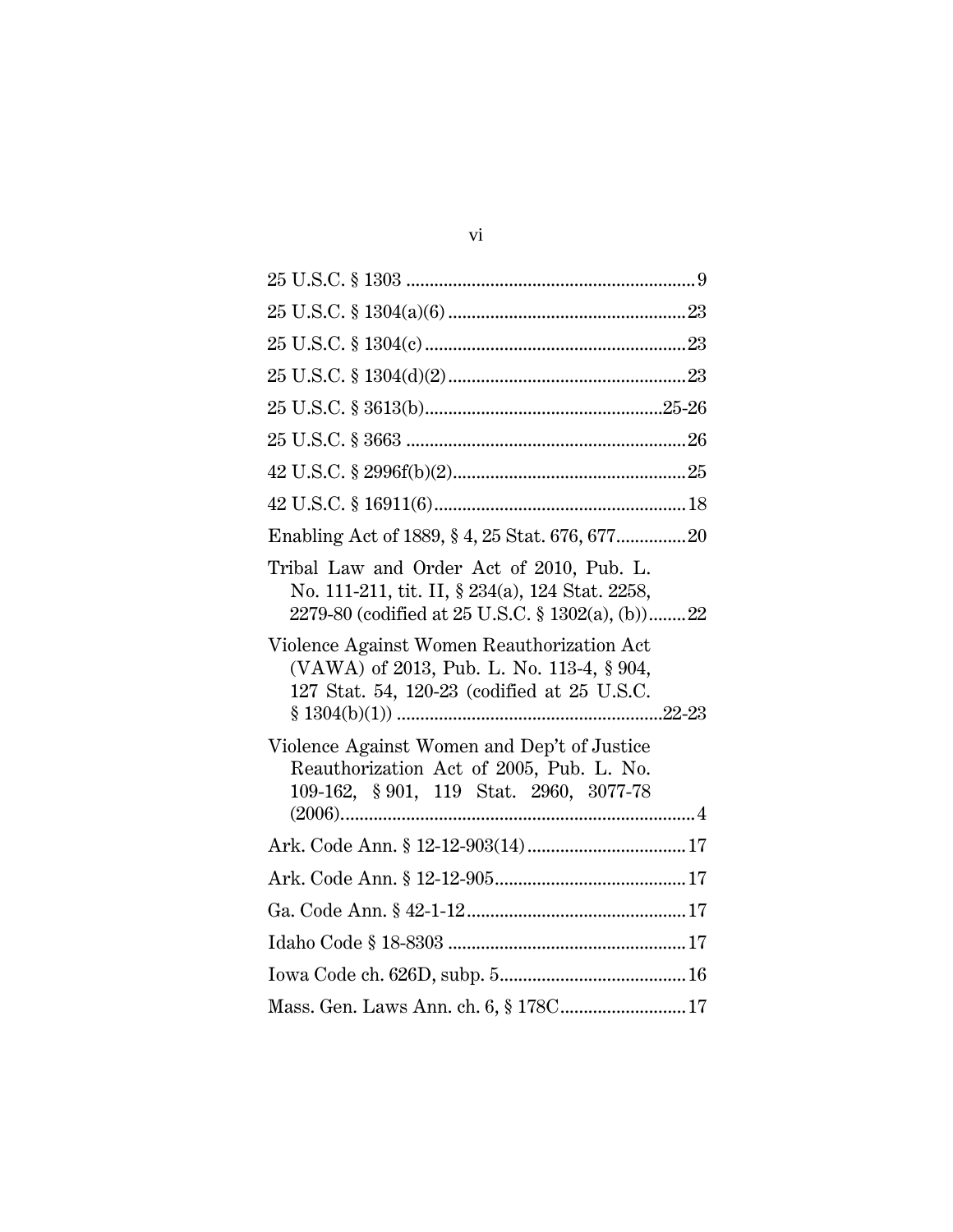| ×<br>٠ | ×<br>۰. |  |
|--------|---------|--|
|        |         |  |

| Md. Code Ann., Crim. Procedure § 11-701 17 |  |
|--------------------------------------------|--|
|                                            |  |
|                                            |  |
|                                            |  |
|                                            |  |
|                                            |  |
|                                            |  |

## OTHER AUTHORITIES

| Attorney General's Advisory Comm. on<br>American Indian/Alaska Native Children |  |
|--------------------------------------------------------------------------------|--|
|                                                                                |  |
| Exposed to Violence, <i>Ending Violence</i> So                                 |  |
|                                                                                |  |
| Ronet Bachman, et al, Violence Against                                         |  |
| American Indian and Alaska Native                                              |  |
| Women and the Criminal Justice Re-                                             |  |
| sponse: What is Known (2008),                                                  |  |
| https://www.ncjrs.gov/pdffiles1/nij/grants/2                                   |  |
|                                                                                |  |
| Donald J. Burnett, Jr., An Historical Analy-                                   |  |
| sis of the 1968 'Indian Civil Rights' Act, 9                                   |  |
|                                                                                |  |
| Cohen's Handbook of Federal Indian Law                                         |  |
|                                                                                |  |
|                                                                                |  |
| Robert D. Cooter & Wolfgang Fikentscher,                                       |  |
| Indian Common Law: The Role of Custom                                          |  |
| in American Indian Tribal Courts (Part II                                      |  |
|                                                                                |  |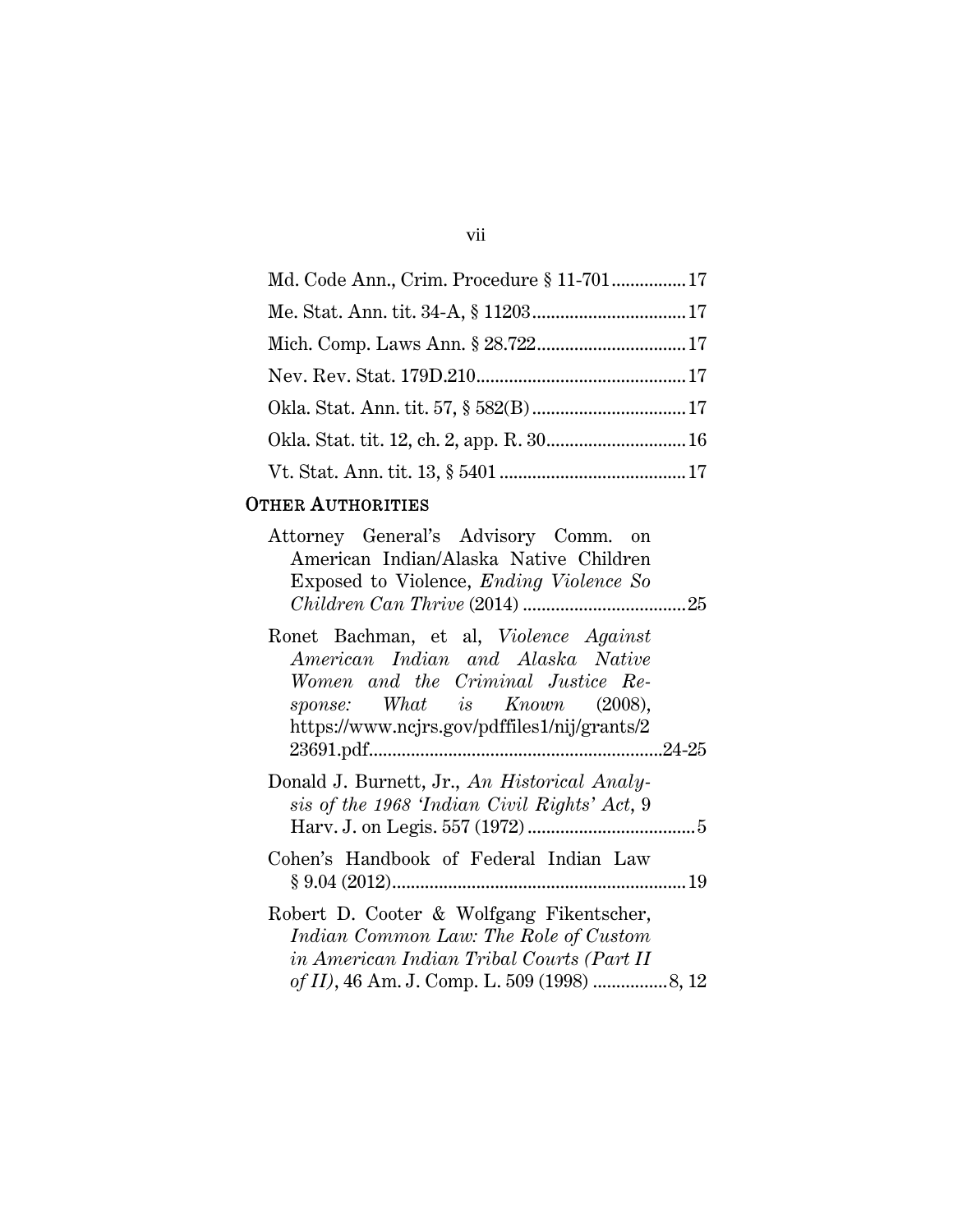| Matthew L.M. Fletcher, Indian Courts and<br>Fundamental Fairness: Indian Courts<br>and the Future Revisited, 84 U. Colo. L.                                                                                      |
|------------------------------------------------------------------------------------------------------------------------------------------------------------------------------------------------------------------|
| Home, Northwest Intertribal Court System,<br>www.nics.ws (last visited Feb. 1, 2016) 12                                                                                                                          |
|                                                                                                                                                                                                                  |
|                                                                                                                                                                                                                  |
| Nat'l Congress of Am. Indians, Resolution<br>$\#ABQ-10-116$ (Nov.<br>2010).<br>http://www.ncai.org/attachments/Resolutio<br>n_NMmBVnhhVuXxcgFQKkRiZYqwKB<br>RIMUwVSrETECusCxOWrTbZJiV_ABQ                        |
| Nat'l Congress of Am. Indians, Resolution<br>$\#\text{SD-02-015}$ (Nov. 2002), available at<br>http://www.ncai.org/attachments/Resolutio<br>n_tXjABeaLwtfTCWRlzszAumIkNXzyVT<br>iIkqluKdhKSvuFnFdkPOV_015.pdf 26 |
| Northern Cheyenne R. Crim. Proc. C. 6  14                                                                                                                                                                        |
| Northern Cheyenne R. Crim. Proc. C. 7  14                                                                                                                                                                        |
| Northern Cheyenne R. Crim. Proc. C. 8  14                                                                                                                                                                        |
| Northern Cheyenne R. Crim. Proc. C. 11  14                                                                                                                                                                       |
| Northern Cheyenne R. Crim. Proc. C. 22  14                                                                                                                                                                       |
| Northern Cheyenne Tribal Code tit. IA  13                                                                                                                                                                        |
| Northern Cheyenne Tribal Code tit. V  13                                                                                                                                                                         |
| Northern Cheyenne Tribal Code tit. VI  13                                                                                                                                                                        |

# viii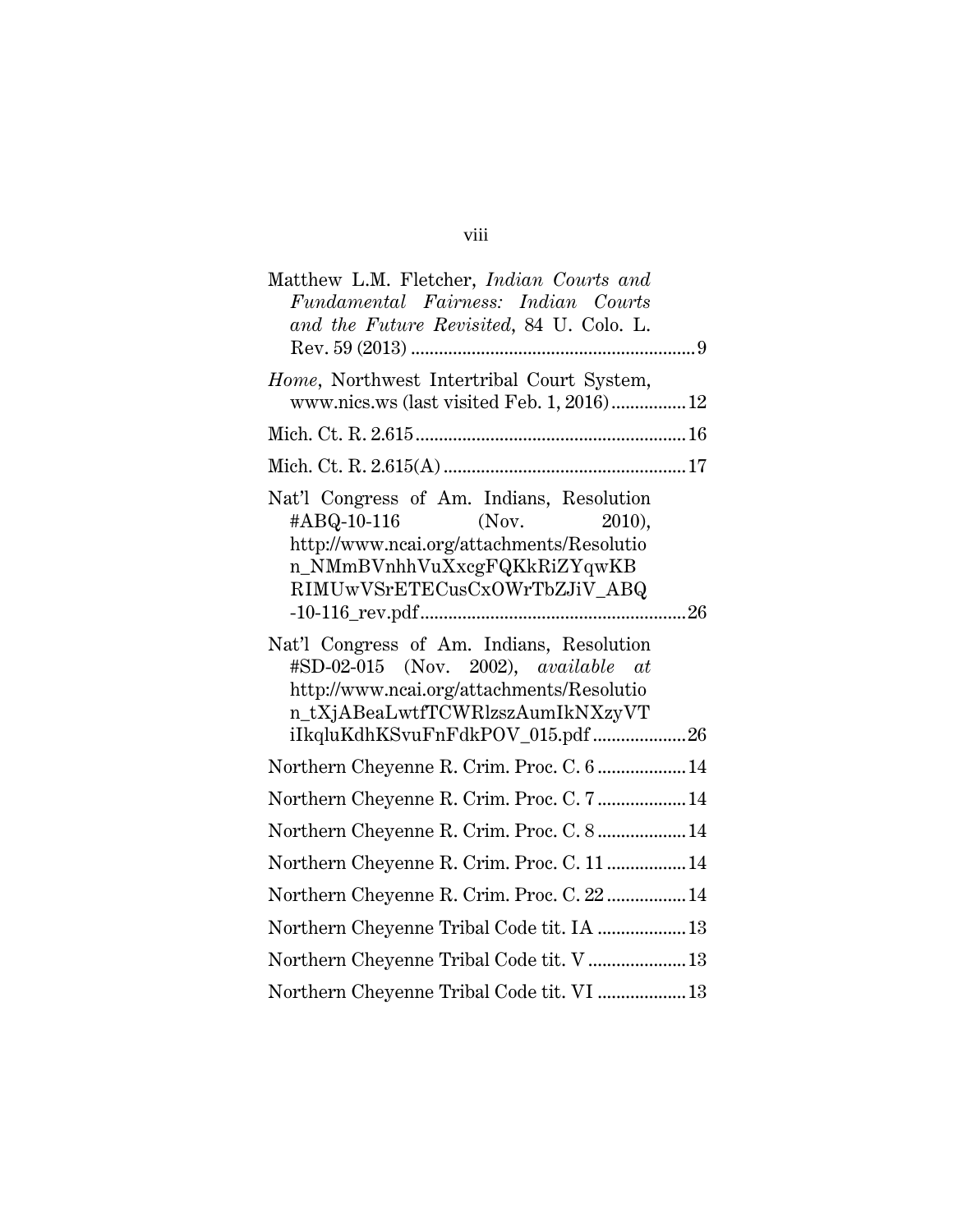# ix

| Northern Cheyenne Tribal Code tit. X  13                                                                                               |
|----------------------------------------------------------------------------------------------------------------------------------------|
| Northern Cheyenne Tribal Code §§ 1A-4-1 to                                                                                             |
| Northern Cheyenne Tribal Code §§ 1A-8-1 to                                                                                             |
| Northern Cheyenne Tribal Code § 1A-15-1 13                                                                                             |
| Northern Cheyenne Tribal Code § 1A-15-213                                                                                              |
| Northern Cheyenne Tribal Code § 1A-15-3 13                                                                                             |
|                                                                                                                                        |
| Northern Cheyenne Tribal Code § 1-2-1 13                                                                                               |
| Northern Cheyenne Tribal Code § 7-5-10 14                                                                                              |
| Sandra Day O'Connor, Lessons from the<br>Third Sovereign: Indian Tribal Courts, 33                                                     |
| Opinions, Northwest Intertribal Court Sys-<br>tem, www.nics.ws/opinions/opinions. htm                                                  |
| Our Work, American Indian Law Center, Inc.,<br>www.ailc-inc.org/SWITCA.htm (last visit-                                                |
| Steven W. Perry, Bureau of Justice Statistics,<br>U.S. Dep't of Justice, A BJS Statistical<br>Profile, 1992-2002: American Indians and |
| Frank Pommersheim, Braid of Feathers:<br>American Indian Law and Contemporary                                                          |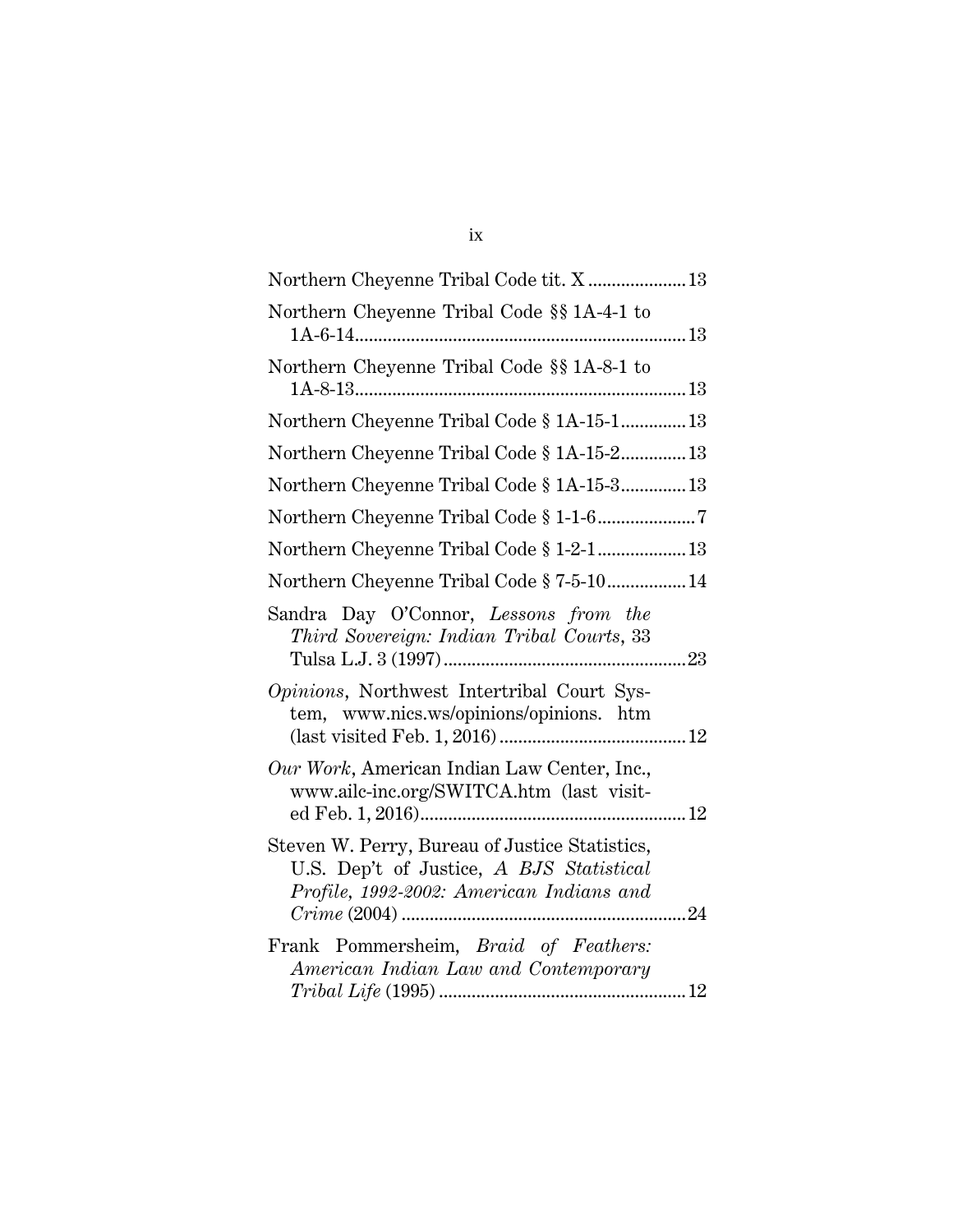| Sheldon R. Shapiro, <i>Valid Judgment of Court</i><br>of Foreign Country as Entitled to Extra-<br>territorial Effect in Federal District Court,                                                                                                                                                         |
|---------------------------------------------------------------------------------------------------------------------------------------------------------------------------------------------------------------------------------------------------------------------------------------------------------|
| Patricia Tjaden & Nancy Thoennes, Nat'l<br>Inst. of Justice, U.S. Dep't of Justice &<br>Ctrs. for Disease Control and Prevention,<br>Full Report of the Prevalence, Incidence,<br>and Consequences of Violence Against<br>Women: Findings from the National Vio-<br>lence Against Women Survey (2000)24 |
| United States Commission on Civil Rights,<br>American Indian Civil Rights Handbook                                                                                                                                                                                                                      |
|                                                                                                                                                                                                                                                                                                         |
| Kevin K. Washburn, A Different Kind of<br>Symmetry, 34 N.M. L. Rev. 263 (2004) 17                                                                                                                                                                                                                       |

x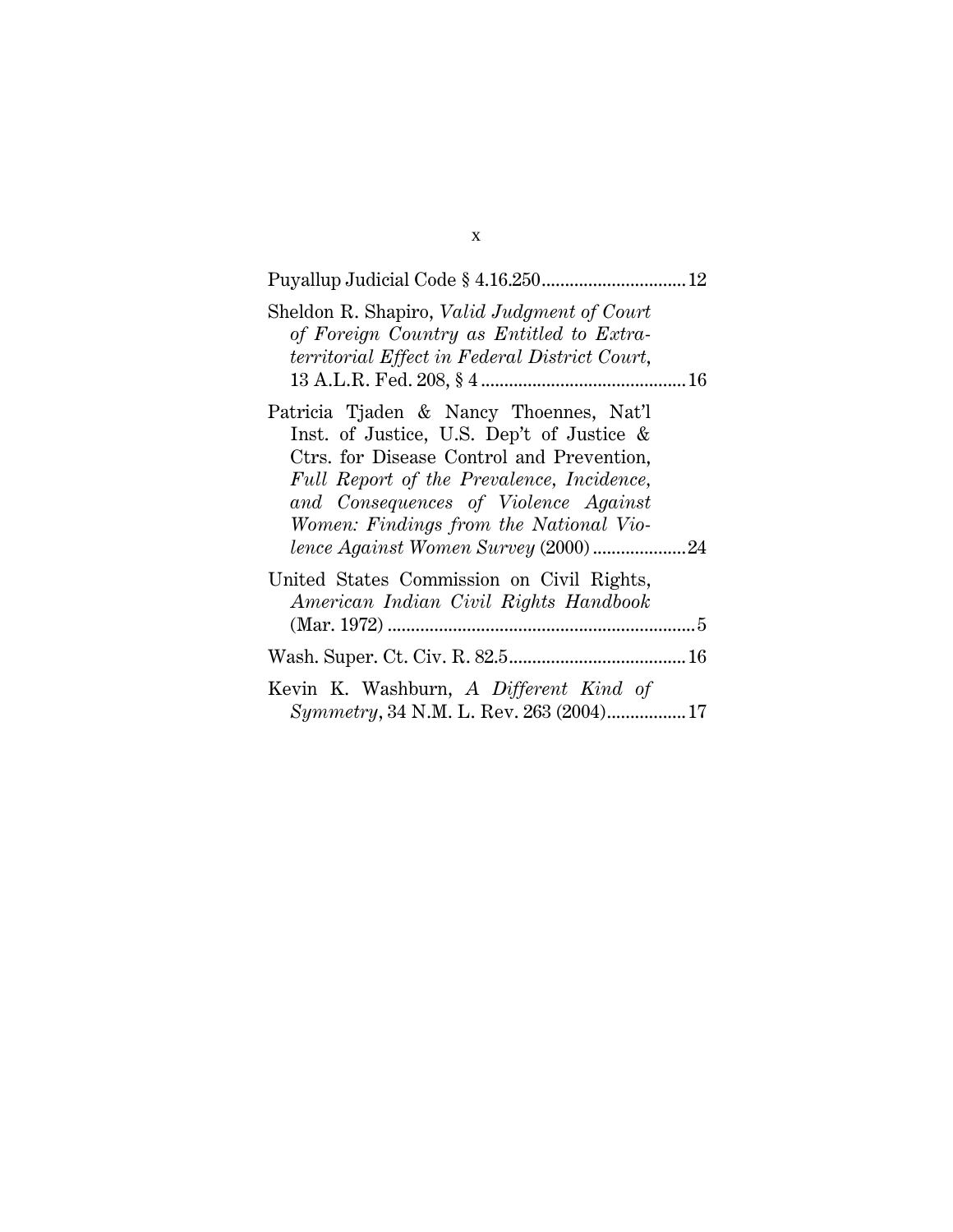#### INTEREST OF *AMICUS CURIAE*<sup>1</sup>

*Amicus curiae* the National Congress of American Indians ("NCAI") is the oldest and largest organization representing Indian tribal governments, with a membership of more than 250 American Indian tribes and Alaska Native villages. NCAI was established in 1944 to protect the rights of Indian tribes and improve the welfare of American Indians. It frequently participates in matters before this Court that implicate the interests of Indians and Indian tribes. As relevant here, American Indians and Alaska Native women are battered, raped, and stalked at far greater rates than any other population of women in the United States. Since the establishment of the NCAI Task Force on Violence Against Women in 2003, enhancing the safety of Native women has been a critical focus of NCAI's work. NCAI submits this brief to explain why the Ninth Circuit's apparent distrust for tribal court convictions is illfounded, and to emphasize the importance of deferring to Congress's judgment regarding the scope of the federal right to counsel in Indian country.

#### SUMMARY OF ARGUMENT

I. The Ninth Circuit's decision rests in part on an apparent distrust for tribal court convictions. In fact, there is every reason to treat such convictions as fair and reliable. To begin with, the Indian Civil Rights Act

 $\overline{a}$ 

<sup>&</sup>lt;sup>1</sup> No counsel for a party authored this brief in whole or in part, and no person other than *amicus curiae* and its counsel made a monetary contribution to its preparation or submission. The parties' letters of consent to the filing of this brief are being been filed herewith.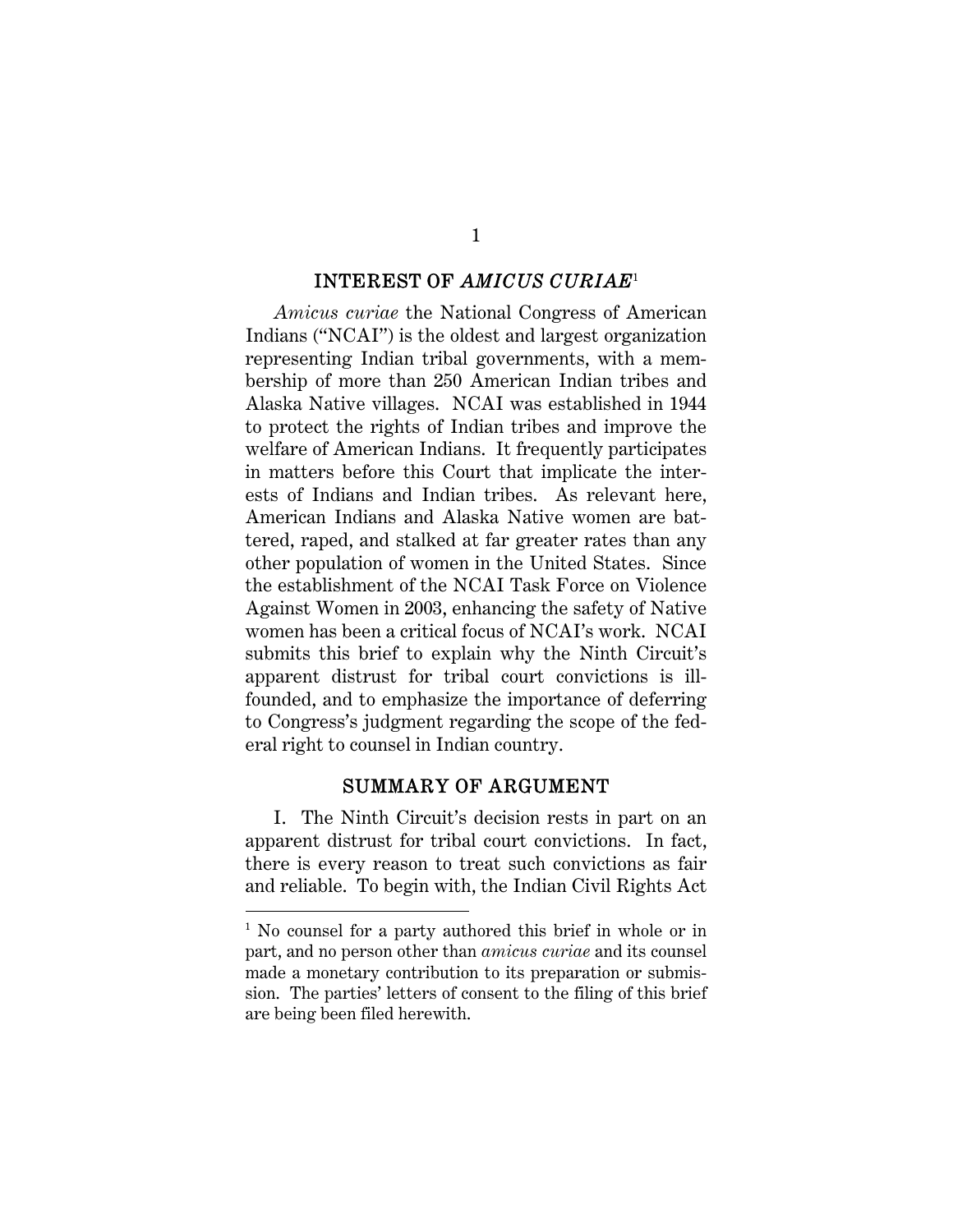of 1968 (ICRA) extends a plethora of procedural protections to defendants in tribal court proceedings. ICRA guarantees criminal defendants the right to due process, the right to be free of unreasonable searches and seizures, the right to request a jury trial, the right to confront witnesses, the right against selfincrimination, and the right to counsel at the defendant's own expense—just to name a few. ICRA also provides a further backstop, in the form of a habeas corpus remedy that enables defendants to vindicate their ICRA rights in federal court. And in practice, tribal courts operate under procedures that parallel their state and federal counterparts in numerous ways. For instance, although procedures differ from one court to the next, tribal courts typically are guided by written codes of procedural and substantive law; allow for appellate review of convictions; and operate independent of the tribes' executive and legislative functions. Confirming the inherent reliability of tribal court proceedings, Congress and the states defer to tribal court outcomes—including criminal convictions—for numerous purposes. There is every reason, in short, to view tribal court convictions as fair and reliable regardless of whether the tribe provided appointed counsel to indigent defendants.

II. Even beyond its misplaced concern about the reliability of tribal court convictions, the Ninth Circuit's decision improperly sets aside Congress's determination regarding how best to protect tribal court defendants' rights while also protecting victims of domestic violence on Indian reservations. In discharging its trust obligation to tribes, Congress has broad power to regulate Indian affairs—particularly in the territory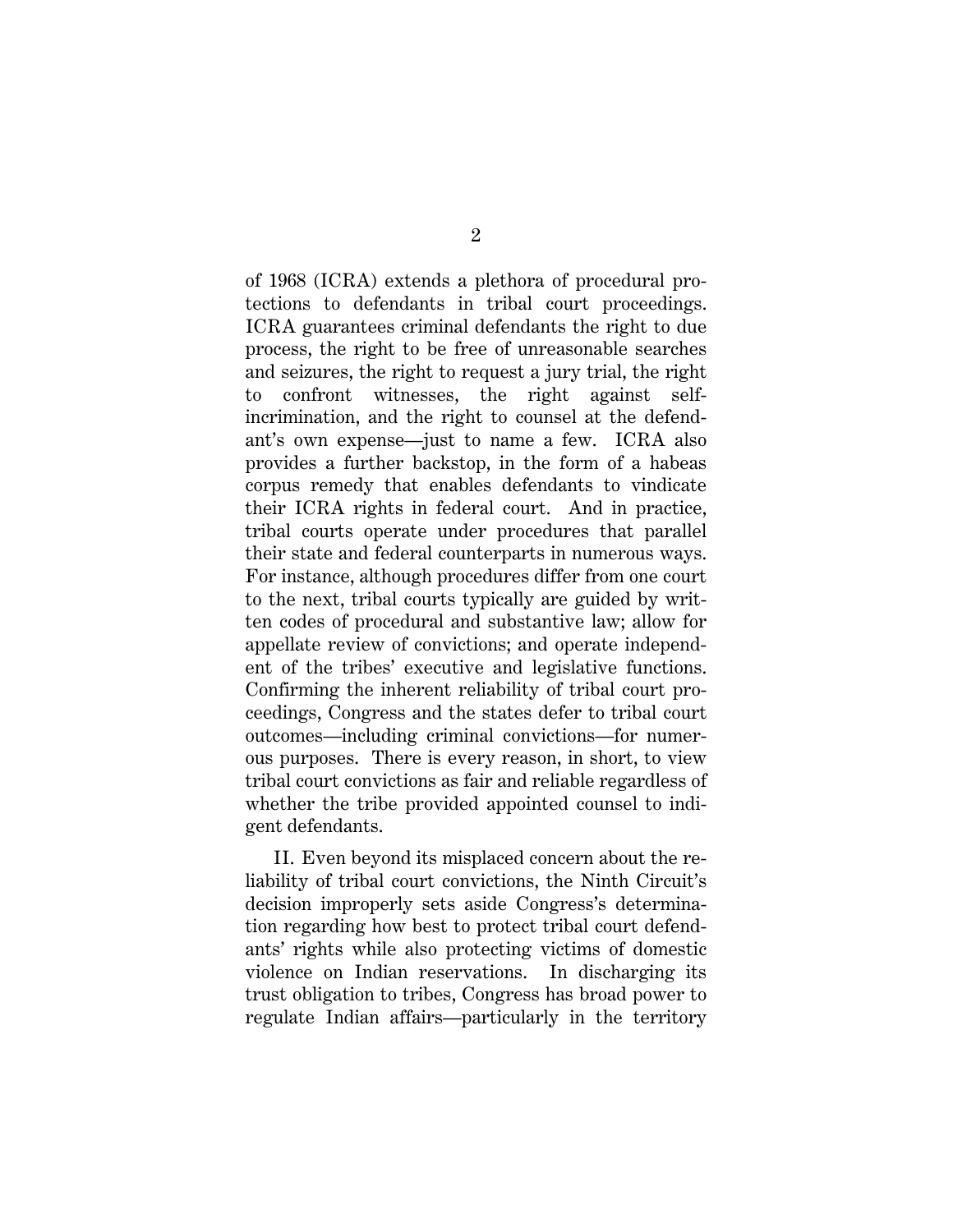known as "Indian country." Here, notwithstanding the fact that the Bill of Rights does not apply of its own force, Congress extended a wide array of procedural rights to criminal defendants in tribal courts. But Congress made a deliberate determination *not* to extend a blanket federal-law right to appointed counsel, and enacted Section 117—a tool to combat the serious problem of domestic violence in Indian country—against the background of that determination. The Ninth Circuit's decision improperly overrides this determination: it deprives federal prosecutors of an important law enforcement tool, simply because a tribal court has not provided a defendant with protections that the applicable federal law does not require in the first instance. That choice was for Congress to make, not the Ninth Circuit.

#### ARGUMENT

#### I. Tribal Court Decisions Are Fair and Reliable.

This Court has long treated Indian sovereigns as "distinct, independent political communities" whose methods of governance are worthy of fundamental respect. *Worcester v. Georgia*, 31 U.S. 515, 559 (1832); *see United States v. Wheeler*, 435 U.S. 313, 322-323 (1978). Tribal courts, in particular, play a "vital role in tribal self-government." *Iowa Mut. Ins. Co. v. LaPlante*, 480 U.S. 9, 14-15 (1987). The Ninth Circuit's refusal to count Respondent's domestic assault convictions in the Northern Cheyenne Tribal Court as Section 117 predicate offenses rejects that understanding—and it does so "based on nothing more than a persistent distrust for tribal courts." Pet. App. 49a (O'Scannlain, J., dissent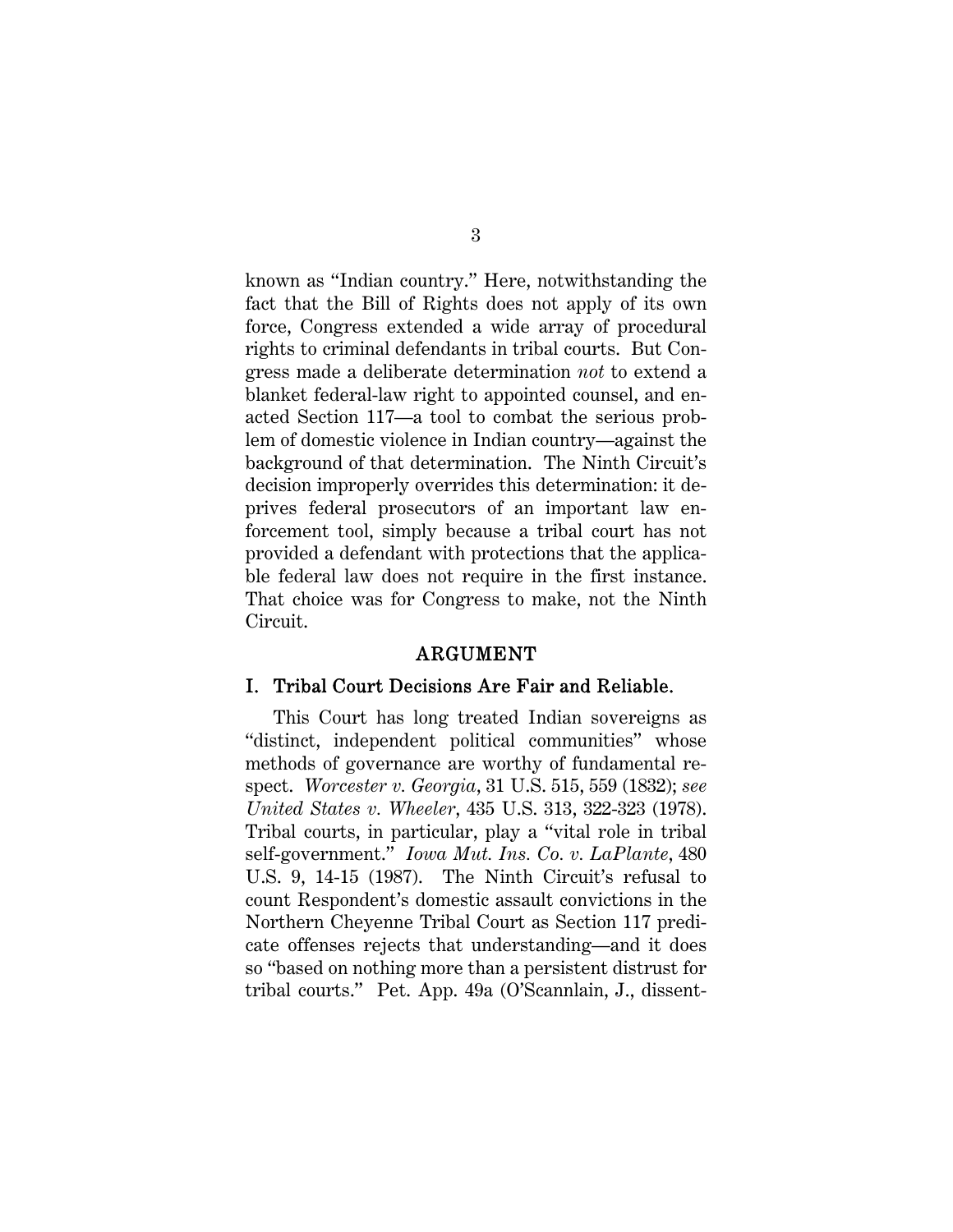ing from denial of rehearing). That distrust is unwarranted.

The Ninth Circuit rested its holding on the notion that such convictions do not satisfy the "reliability concerns" that—according to the Ninth Circuit—"inhere in the Sixth Amendment right to counsel." Pet. App. 35a. Anything that "inheres in the Sixth Amendment" is beside the point here, for "the Bill of Rights does not constrain Indian tribes." *United States v. Shavanaux*, 647 F.3d 993, 997 (10th Cir. 2011); *see Talton v. Mayes,* 163 U.S. 376 (1896); *United States v. Cavanaugh*, 643 F.3d 592, 595 (8th Cir. 2011). But even if reliability concerns were relevant, the Ninth Circuit's distrust of tribal court procedures is misplaced.

In passing Section 117, Congress acted with the goal of "safeguarding the lives of Indian women." Violence Against Women and Dep't of Justice Reauthorization Act of 2005, Pub. L. No. 109-162, § 901, 119 Stat. 2960, 3077-78 (2006). Congress did not act on a blank canvas; rather, Section 117 relies on tribal courts' robust procedures to ensure fairness and accuracy. Indeed, federal and state courts alike routinely rely on tribal convictions for a range of purposes. Congress's decision to ensure that recidivists like Respondent face enhanced sentences under Section 117, regardless of whether their tribal court convictions were counseled, should not give this Court pause.

### A. ICRA Ensures that Tribal Court Decisions Are Fair and Reliable.

Although the Bill of Rights does not itself constrain tribal court prosecutions, tribal court defendants are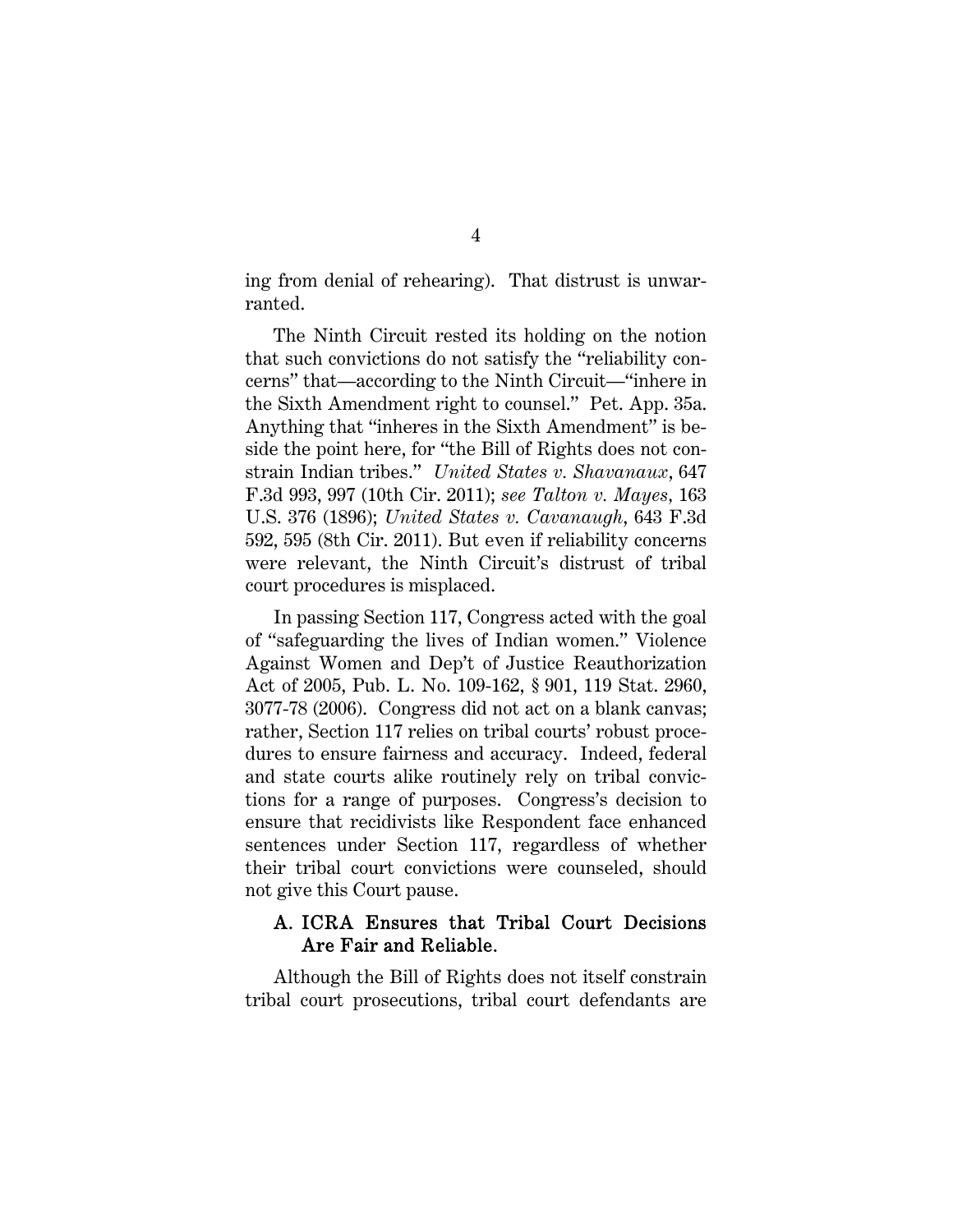protected by the Indian Civil Rights Act. Passed in 1968, ICRA gives due regard to tribal sovereignty but also safeguards the rights of criminal defendants. *See*  United States Commission on Civil Rights, *American Indian Civil Rights Handbook* 11 (Mar. 1972) ("In passing the Act, Congress attempted to guarantee individual rights to reservation Indians without severely disrupting traditional tribal culture."); *Santa Clara Pueblo v. Martinez*, 436 U.S. 49, 60-62 (1978) (noting that "a central purpose of the ICRA . . . was to secure for the American Indian the broad constitutional rights afforded to other Americans," while also highlighting Congress's intent to "promote the well-established federal policy of furthering Indian self-government" via *selective* incorporation of federal constitutional protections (internal quotation marks omitted)). In particular, ICRA gives tribal court defendants numerous rights that the Bill of Rights itself guarantees to defendants in state and federal court. Congress excluded the particular right to indigent defense counsel largely because of "the cost which the guarantee would impose on . . . already impoverished tribes." Donald J. Burnett, Jr., *An Historical Analysis of the 1968 'Indian Civil Rights' Act*, 9 Harv. J. on Legis. 557, 590-91 (1972). But Congress ensured that a full panoply of other rights which may better cohere with tribal traditions, resources, and court structures—protect criminal defendants.

ICRA's host of protections ensures accurate, efficient, and procedurally fair adjudications in tribal courts. In particular, ICRA: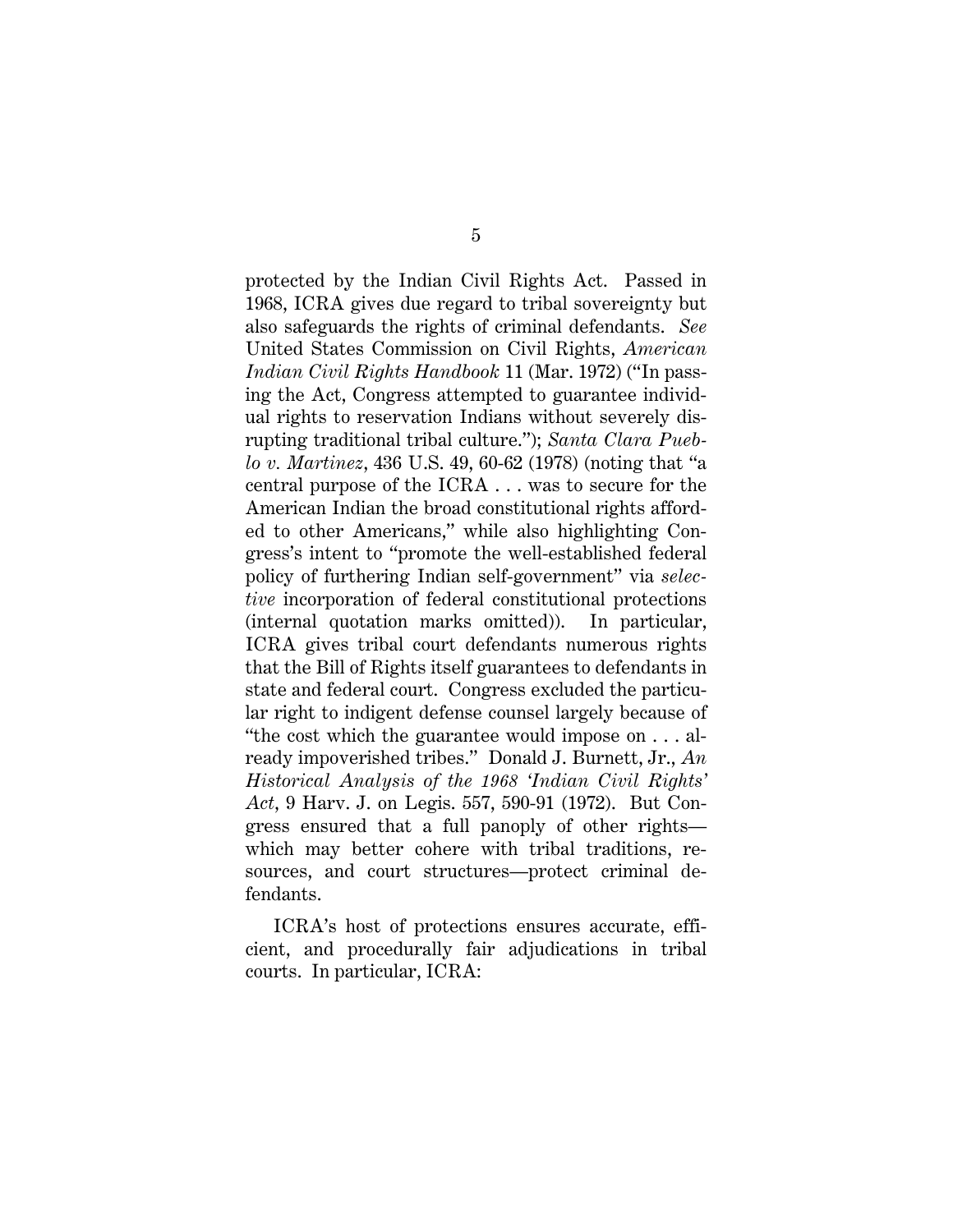- Provides protection against unreasonable searches and seizures. 25 U.S.C. § 1302(a)(2). Tribal courts have elaborated this right in light of this Court's jurisprudence regarding the U.S. Constitution's Fourth Amendment. *See, e.g.*, *E. Band of Cherokee Indians v. Reed*, 3 Cher. Rep. 126, 2004 WL 5807676, at \*3 (E. Cherokee Ct. Aug. 26, 2004) (applying the "plain view" rule of *Coolidge v. New Hampshire*, 403 U.S. 443 (1971)); *Nevayaktewa v. Hopi Tribe*, 1 Am. Tribal Law 306 (Hopi Ct. App. 1998).
- Protects defendants against double jeopardy. 25 U.S.C.  $\S$  1302(a)(3). In addition to receiving application by tribal courts in its own right, this provision also finds analogs in many tribal codes. *See Navajo Nation v. Kelly*, 6 Am. Tribal Law 772, 779 (Navajo 2006) (applying the Navajo Nation Bill of Rights prohibition against double jeopardy); *Metcalf v. Coquille Indian Tribal Council*, 9 Am. Tribal Law 1, 12-14 (App'x A) (Coquille Indian Tribal Ct. 2009) (Title XX Mashantucket Pequot Civil Rights Code 1-3) (prohibiting double jeopardy).
- Provides defendants with a right against selfincrimination. 25 U.S.C.  $\S$  1302(a)(4). This provision has been interpreted by tribal courts in conversation with federal courts' interpretations of the U.S. Constitution's Fifth Amendment including this Court's elaboration of the *Miranda* doctrine. *See Fort Peck Tribes v. Bighorn*, 1 Am. Tribal Law 121, 122-23 (Fort Peck Ct. App.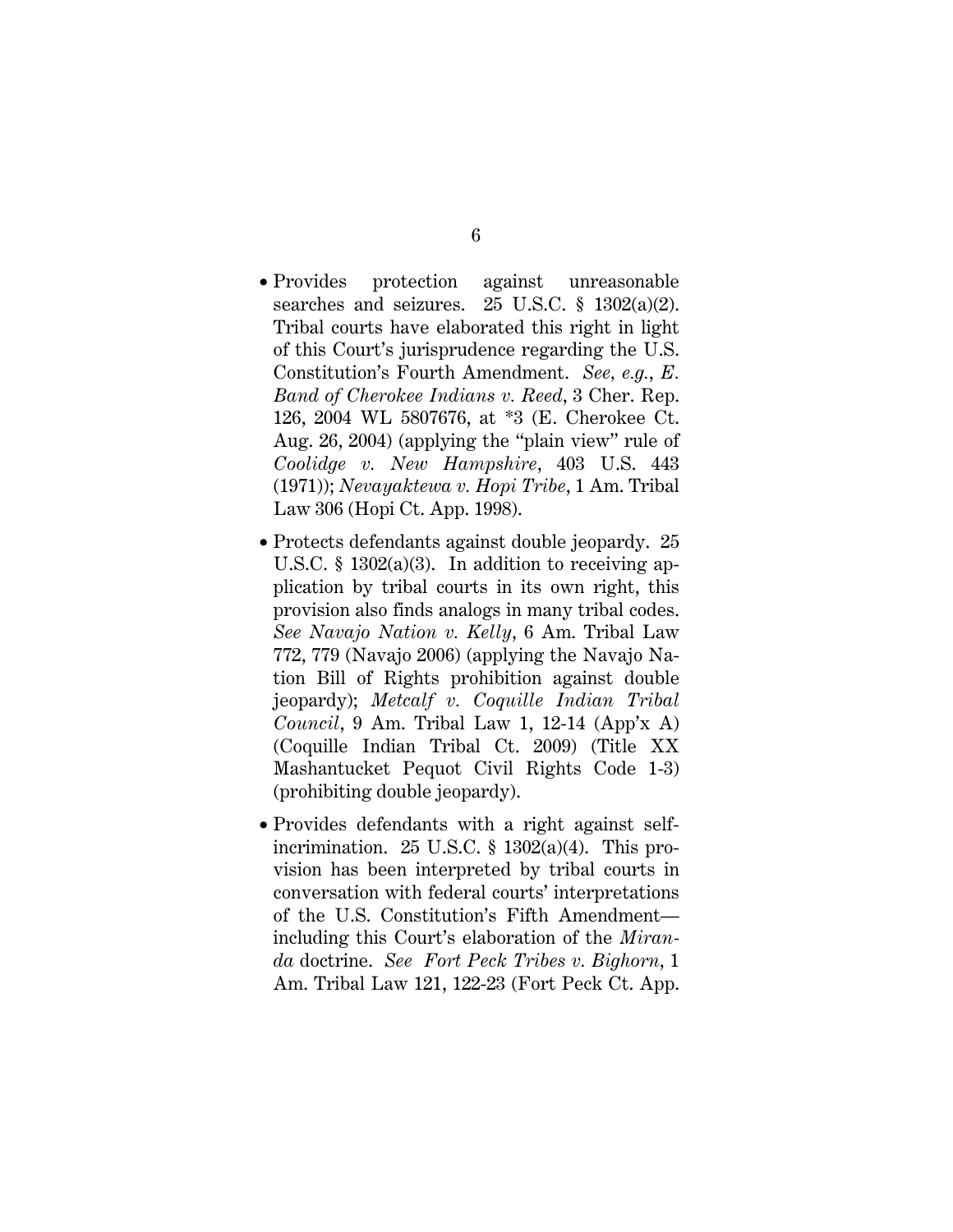1997) (interpreting and applying *California v. Beheler*, 463 U.S. 1121 (1983)).

- Ensures defendants receive access to favorable witnesses and are able to confront unfavorable witnesses, that trials are speedy and public, and that defendants have the right to obtain counsel at their own expense. 25 U.S.C.  $\S$  1302(a)(6). This provision of ICRA mirrors the Sixth Amendment in every particular other than the considered absence of a right to indigent defense counsel. *Compare id. with* U.S. Const. amend. VI. Indian tribes themselves have further ratified their support for these principles of due process by adopting them in their tribal codes and constitutions. *See, e.g.*, Const. of the Chickasaw Nation art. XIII, § 2; Rev. Const. & Bylaws of the Minn. Chippewa Tribe art. XIII, § 1; Const. of the Kickapoo Traditional Tribe of Tex. art. X, § 2(h); N. Cheyenne Tribal Code § 1-1-6.
- Provides a right to a trial by jury upon request for offenses punishable by imprisonment. 25 U.S.C. § 1302(a)(10). Just as ICRA's § 1302(a)(6) varies slightly from the U.S. Constitution's Sixth Amendment, in that defendants possess a right to counsel only at their own expense, it also varies slightly, in that defendants possess a right to trial by jury only upon affirmative request. *See Eriacho v. Ramah Dist. Court*, 6 Am. Tribal Law 624, 628 (Navajo 2005).
- Provides a generalized right to due process. 25 U.S.C. § 1302(a)(8). As with ICRA's analogs to the Sixth Amendment, this due process right is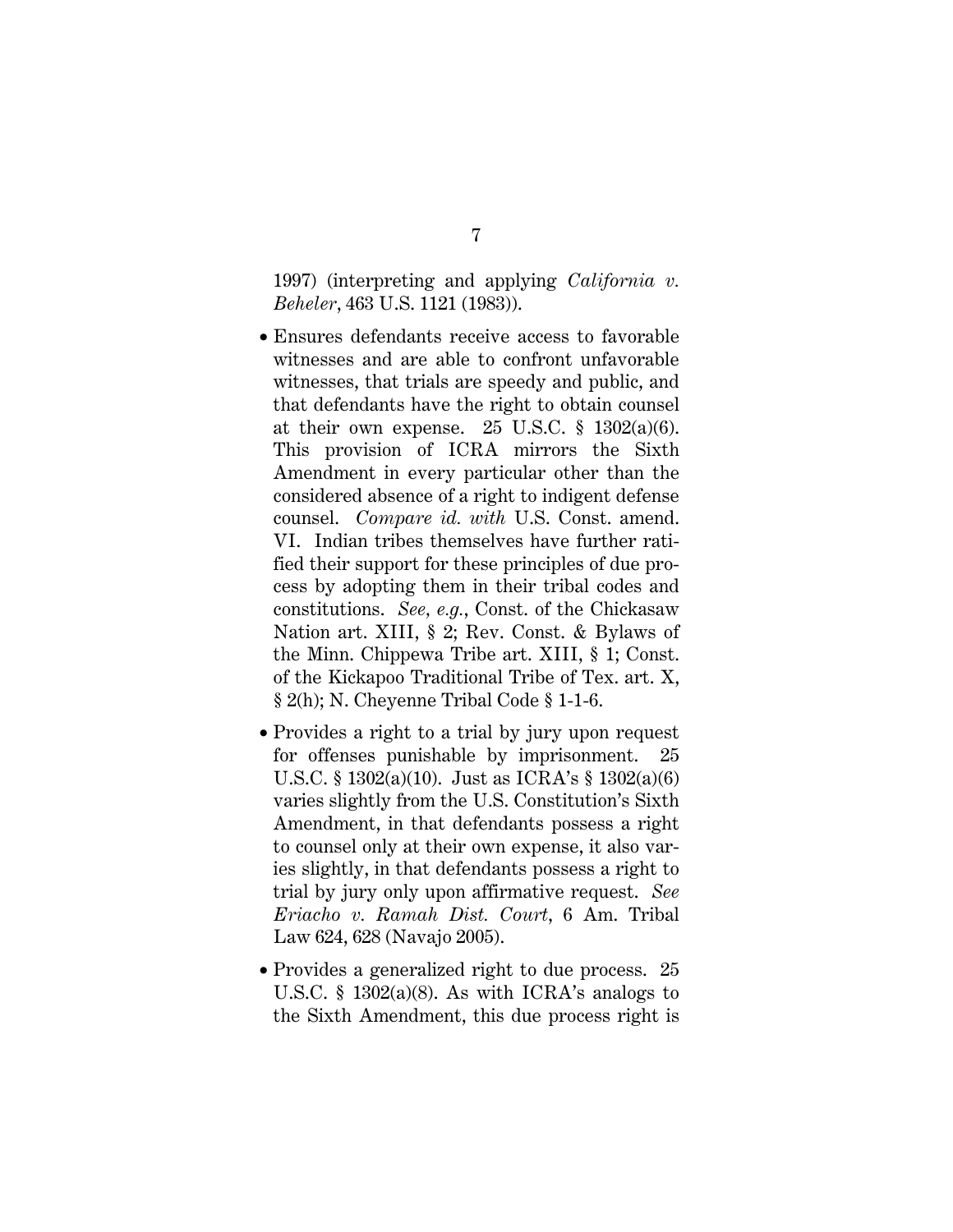similar, not identical to, its counterpart in the U.S. Constitution. Tribal, state, and federal courts have "long recognized" that this right is interpreted and applied with "due regard for the historical, governmental and cultural values of an Indian tribe." *Swan v. Confederated Tribes of Grand Ronde*, No. C-14-095, 2015 WL 5432377, at \*8 (Grand Ronde Tribal Ct. Sept. 1, 2015) (internal quotation marks omitted) (citing federal cases).

The components of ICRA are not haphazard. As this Court has explained, Congress carefully calibrated ICRA to "fit the unique political, cultural, and economic needs of tribal governments." *Santa Clara Pueblo*, 436 U.S. at 62. The absence of a guarantee of indigent counsel was not an oversight by Congress. Instead, it was a recognition that tribes have their own methods of ensuring that defendants receive full and fair hearings and that, in light of the safeguards that ICRA *does* extend—including the right to due process—no further guarantees are necessary. Tribal court settings, moreover, often "stress[] reconciliation" as their "main purpose," Robert D. Cooter & Wolfgang Fikentscher, *Indian Common Law: The Role of Custom in American Indian Tribal Courts (Part II of II)*, 46 Am. J. Comp. L. 509, 552 (1998). Indian tribes are tightly knit rural communities with strong kinship ties, where criminal incarceration often is a last resort. Indigent defense counsel simply is not the fulcrum upon which the reliability of tribal court decisions swings.

ICRA serves its role well, with tribal courts faithfully applying the statute to ensure that their determi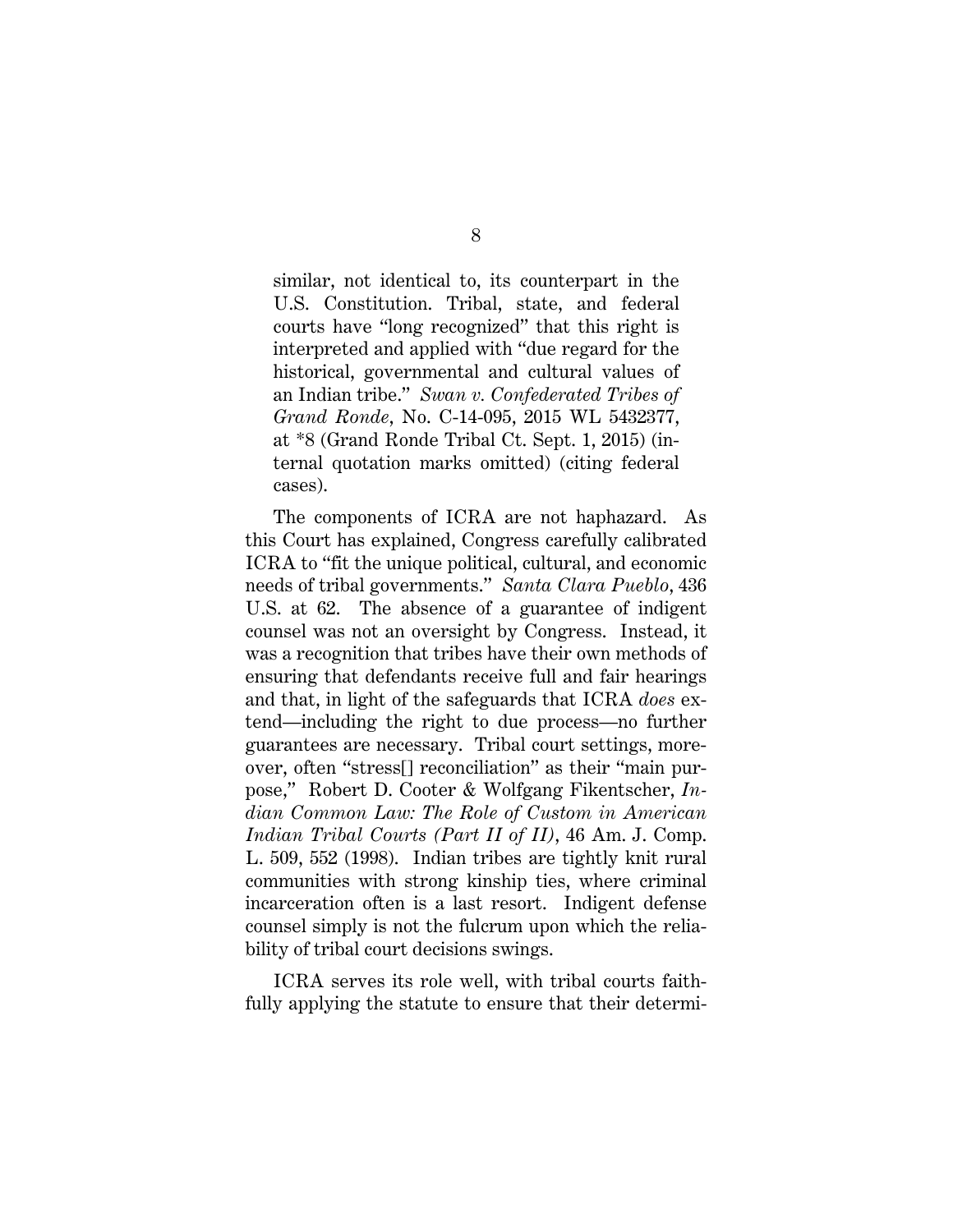nations are reliable and fair. Indeed, tribal courts typically interpret ICRA in accordance with federal court interpretations of concordant sections of the U.S. Constitution. *See* Matthew L.M. Fletcher, *Indian Courts and Fundamental Fairness: Indian Courts and the Future Revisited*, 84 U. Colo. L. Rev. 59, 75 (2013); *see also, e.g.*, *Bailey v. Grand Traverse Band Election Bd.*, No. 2008-1031-CV-CV, 2008 WL 6196206, at \*12 (Grand Traverse Trib. Jud. Aug. 8, 2008) (looking to U.S. federal and Michigan state due process case law, and holding "that tribal members are entitled to . . . essentially the same due process protections under the GTB Constitution as they are afforded under the United States or State of Michigan Constitutions."). Even those tribal courts that explicitly avow their independence from U.S. federal court interpretation of due process nevertheless treat federal decisions as highly persuasive. As the Appellate Court of the Hopi Tribe has explained, "the Hopi Tribe is not *constrained* by the due process guarantees of the United States Constitution," but Hopi courts nevertheless have the discretion to—and, as a matter of practice, do—"review federal and state law" interpreting due process to inform their formulation of explicit, precise standards on given issues. *Norris v. Hopi Tribe*, 1 Am. Tribal Law 357, 362 (Hopi Tribal Ct. App. 1998) (emphasis added). Thus, tribal courts are in dialogue with the federal courts regarding how best to safeguard the rights of criminal defendants—just as Congress has designed.

Finally, as a further assurance that tribal jurisprudence engenders reliable and fair verdicts, ICRA provides tribal defendants with access to the writ of habeas corpus. Under 25 U.S.C. § 1303, "[t]he privilege of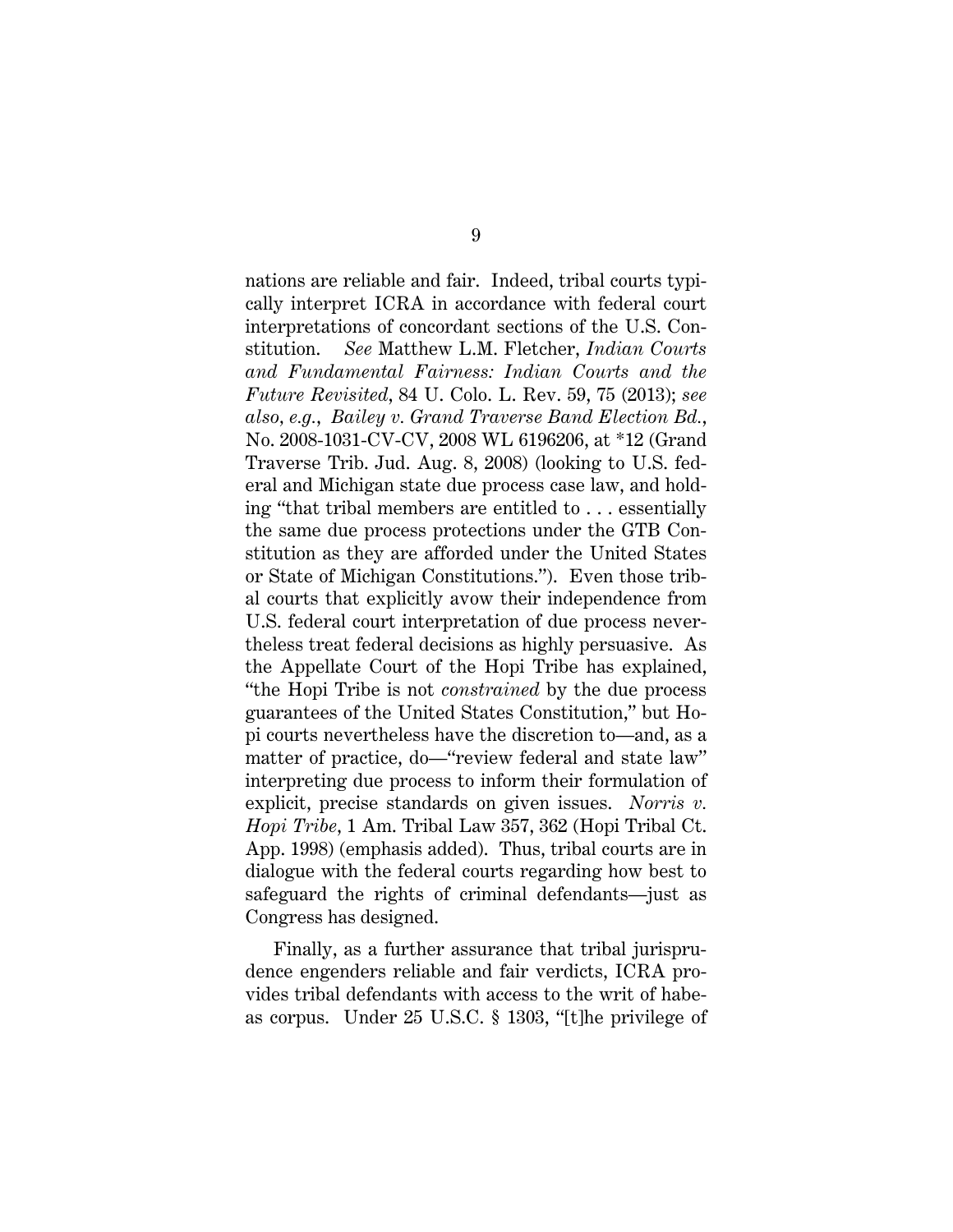the writ . . . shall be available to any person, in a court of the United States, to test the legality of his detention by order of an Indian tribe." Thus, defendants who suffer significant constraints on their liberty may vindicate their ICRA rights in federal court. *See, e.g.*, *Shenandoah v. Halbritter*, 366 F.3d 89, 92 (2d Cir. 2004); *Jeffredo v. Macarro*, 599 F.3d 913, 919 (9th Cir. 2010). The presence of a habeas remedy reflects Congress's attentiveness to the "balance between the dual statutory objectives" of ensuring tribal sovereignty and protecting defendants' individual rights. *Santa Clara Pueblo*, 436 U.S. at 66. That remedy enables defendants to redress certain restraints on their liberty that have gone unchecked by tribal appellate processes. *Ramey Constr. Co. v. Apache Tribe of Mescalero Reservation*, 673 F.2d 315, 319 (10th Cir. 1982). And the remedy is a robust one. It has been employed, for instance, to appeal banishment, *see Poodry v. Tonawanda Band of Seneca Indians*, 85 F.3d 874, 900-01 (2d Cir. 1996), involuntary hospital commitment, *see Necklace v. Tribal Court of Three Affiliated Tribes of Fort Berthold Reservation*, 554 F.2d 845, 845-46 (8th Cir. 1977), and imprisonment, *see Bustamante v. Valenzuela*, 715 F. Supp. 2d 960, 962 (D. Ariz. 2010). The availability of habeas corpus as a backstop underscores the appropriateness of treating tribal court convictions as fair and reliable.

### B. In Practice, Tribal Courts Are Robust and Fair Fora for Criminal Defendants.

Consistent with the guarantees of ICRA, tribal courts in general—and the Northern Cheyenne Tribal Courts in particular—advance the values of due process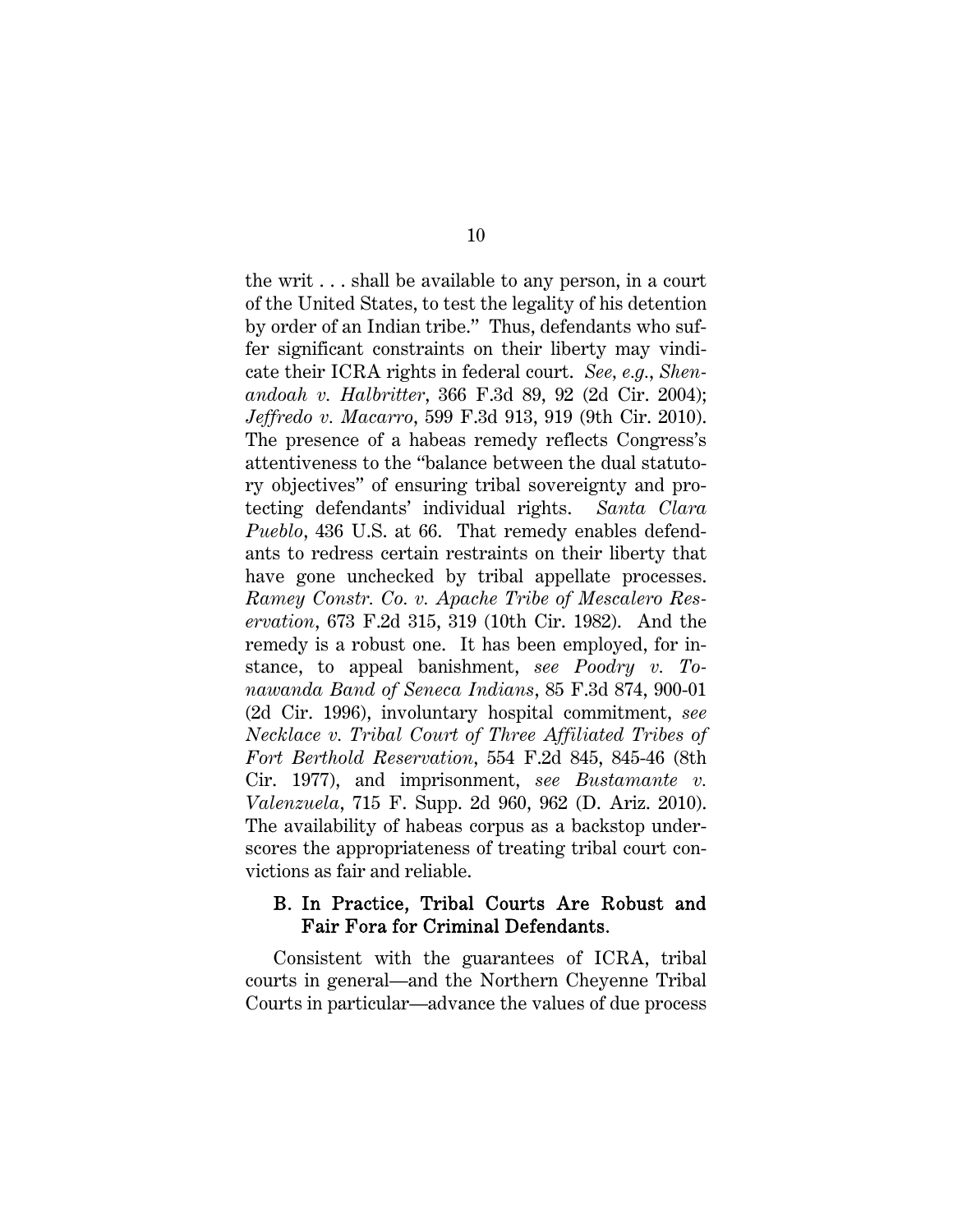and the rule of law. Indeed, the checks on tribal courts often resemble the checks on federal and state courts.

For instance, tribal courts often operate according to the separation of powers. *See, e.g.*, Chickasaw Const. art. V, § 1 ("The powers of the government of the Chickasaw Nation shall be divided into three (3) distinct departments: 1. Legislative 2. Executive 3. Judicial. No person or collection of persons, being one of those departments, shall exercise any power properly attached to either of the others."); Choctaw Const. art. V, § 1 ("The powers of the government of the Choctaw Nation shall be divided into three (3) distinct departments: Executive, Legislative and Judicial. No person or collection of persons, being one of those departments, shall exercise any power properly attached to either of the others; provided, that the exercise of such powers shall be subject to any limitations imposed by this Constitution and Federal Law."); Muscogee Const. art. VII, § 1; Seminole Const. art. XVI.

Additionally, tribal court systems commonly provide for one or more levels of appellate review. The Seminole Nation of Oklahoma's Constitution, for instance, grants its Supreme Court appellate jurisdiction, along with the power "to issue, hear and determine writs of habeas corpus, mandamus, quo warranto, certiorari, prohibition and such other remedial writs as may be provided by law." Seminole Nation of Okla. Const. art. XVI, § 2. The Chickasaw Supreme Court similarly possesses appellate jurisdiction that is "coextensive with the Chickasaw Nation and shall extend to all cases of law and in equity." Chickasaw Const. amend. V, § 4; *See also, e.g.*, Choctaw Const. art. XIII,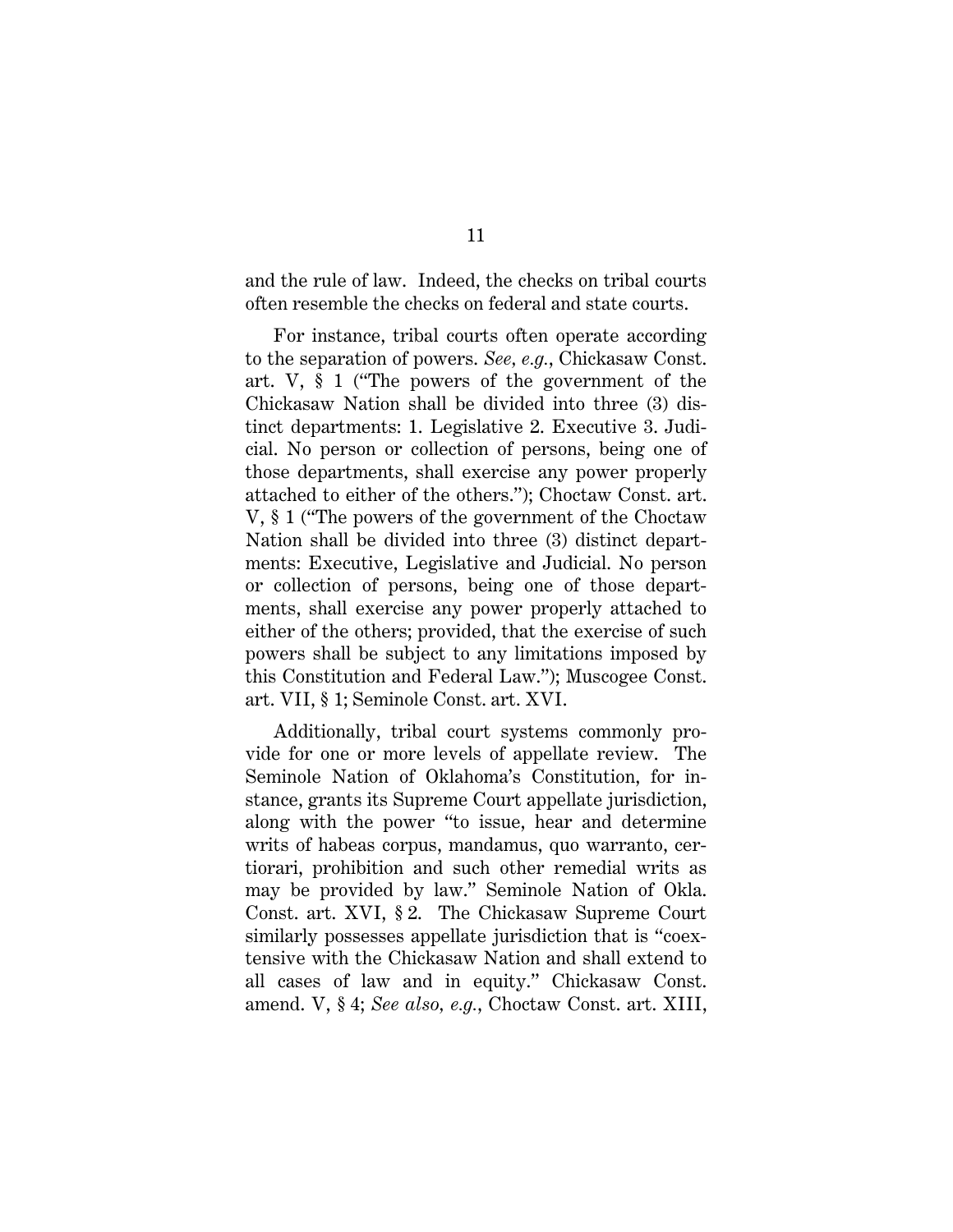§ 1; Muscogee Const. art. VII, § 1; Puyallup Judicial Code § 4.16.250. Many tribes, moreover, are served by intertribal court associations, such as the Northwest Intertribal Court System<sup>2</sup> or Southwest Intertribal Court of Appeals.3 These courts establish high standards for appellate jurisprudence throughout Indian country by employing leading members of the bar to provide independent review of tribal trial court decisions. *See* Frank Pommersheim, *Braid of Feathers: American Indian Law and Contemporary Tribal Life* 120 n.80 (1995) (describing the Northern Plains Intertribal Court of Appeals).

The robustness of tribal court protections should not be surprising, for tribes have no interest in errorprone courts. Indeed, tribal kinship sensibilities often ensure that courts aim to "repair the tear" to the social fabric caused by a criminal act, not to mete out draconian punishments for the sake of retribution. Cooter & Fikentscher, 46 Am. J. Comp. L. at 552. Respondent benefited from both this reparative ethos, and from the

 $\overline{a}$ 

<sup>2</sup> The Northwest Intertribal Court System is a consortium of tribes in Washington State that pool resources to operate their court systems, including at the appellate level. *See Home*, Northwest Intertribal Court System, www.nics.ws (last visited Feb. 1, 2016); *Opinions*, Northwest Intertribal Court System, www.nics.ws/opinions/opinions.htm (last visited Feb. 1, 2016).

<sup>3</sup> The Southwest Intertribal Court of Appeals "provides an appellate court forum for tribes located in New Mexico, Arizona, southern Colorado, and west Texas." *Our Work*, American Indian Law Center, Inc., www.ailcinc.org/SWITCA.htm (last visited Feb. 1, 2016).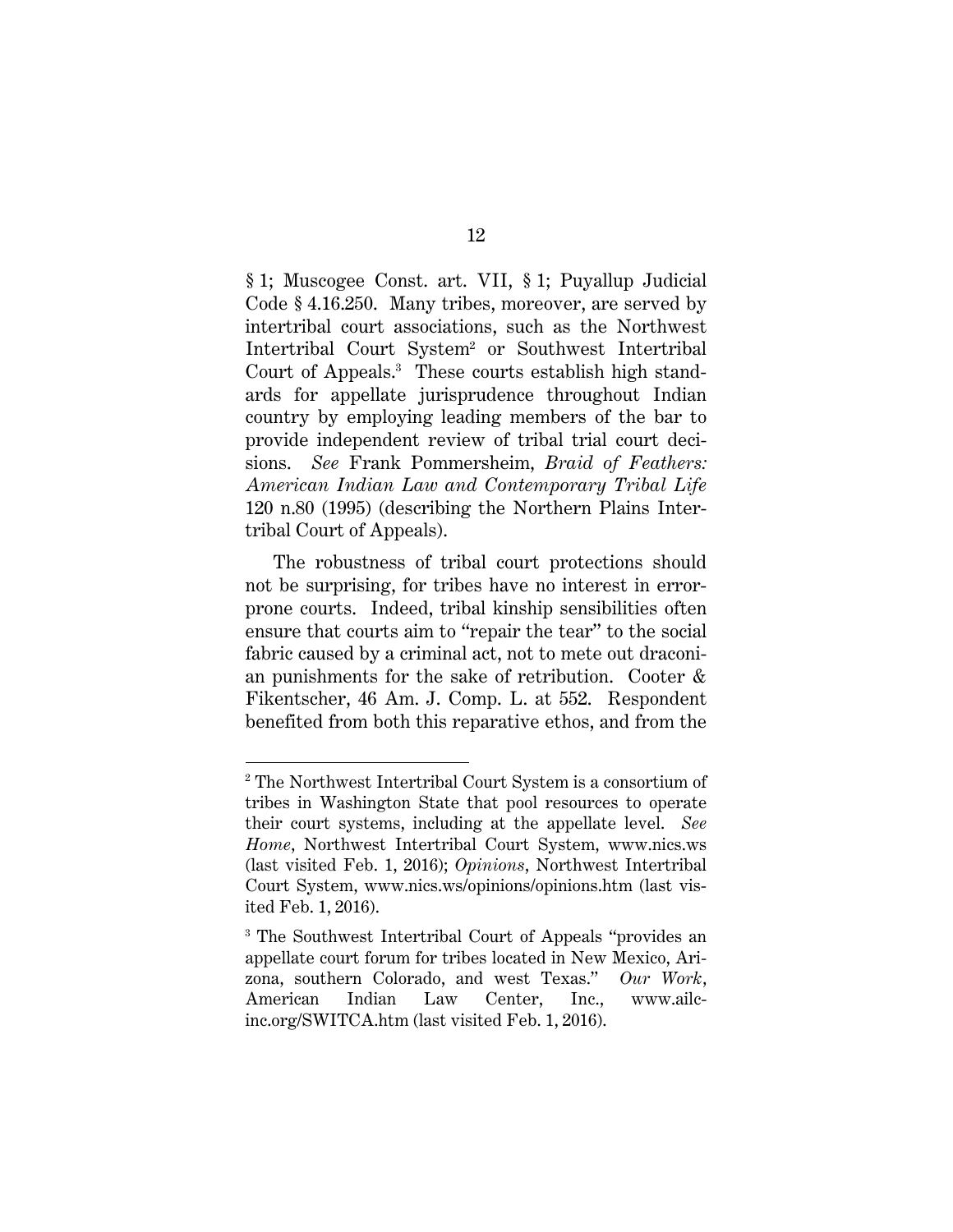due process rights that accompany it; they are more than enough to ensure that tribal court processes generate fair and reliable judgments for purposes of Section 117.

The procedures followed by the Northern Cheyenne Tribe—in whose courts Respondent was convicted typify the protections that tribal courts commonly extend to defendants. In each of his domestic violence cases, Respondent entered a Northern Cheyenne court that was separated from the Tribe's legislative and executive functions. *See* N. Cheyenne Const. art. XI (Separation of Powers); N. Cheyenne Tribal Code tit. IA (Separation of Powers Code). The court exercising original jurisdiction was legislatively established. *See*  N. Cheyenne Tribal Code § 1-2-1. Its judgments were subject to review by appellate courts and constitutional courts. *See* N. Cheyenne Tribal Code §§ 1A-4-1 to 1A-6-14. To ensure judicial independence and quality, moreover, Bryant's judges were subject to a plethora of requirements and protections: Judges in Northern Cheyenne courts are required to receive annual training, *id.* § 1A-15-1; are subject to the Northern Cheyenne Code of Judicial Conduct, *id.* § 1A-15-2; are insulated from any reduction in salary, *id.* § 1A-15-3; and must present a range of qualifications ensuring their suitability, *id.* §§ 1A-8-1 to 1A-8-13. Furthermore, the Northern Cheyenne have adopted the American Bar Association Code of Judicial Conduct into their legislative code. *See* N. Cheyenne Tribal Code tit. X.

Northern Cheyenne courts, moreover, adhere to robust and detailed codes of criminal procedure and evidence. *See* N. Cheyenne Tribal Code tits. V & VI.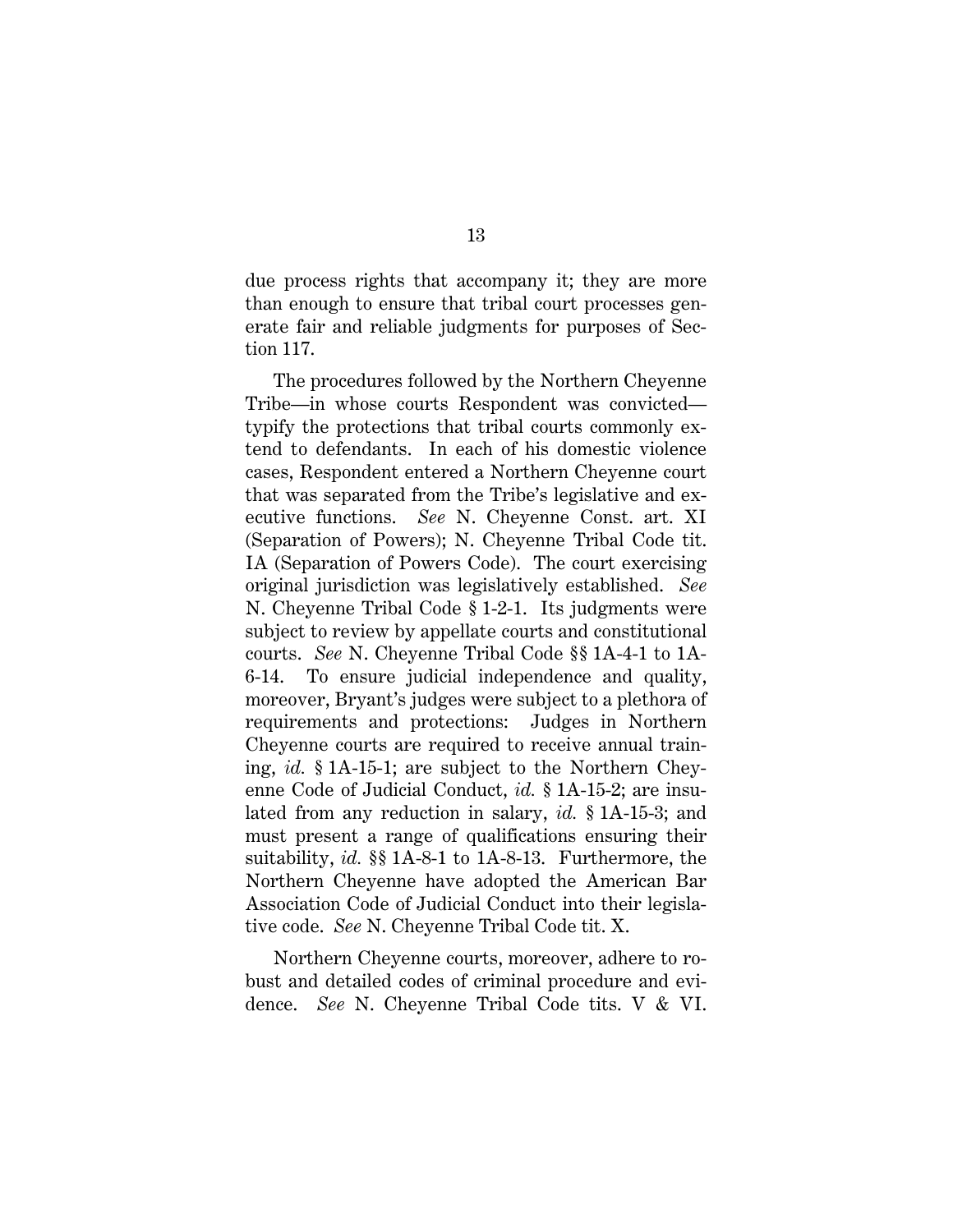Criminal defendants benefit from arrest strictures resembling those of *Miranda v. Arizona*. *See* N. Cheyenne R. Crim. Proc. C. 6. They also benefit from protections against unwarranted search and seizure. *See*  N. Cheyenne R. Crim. Proc. C. 7 & 8. After arrest, they receive the protections of rules governing plea bargaining. *See* N. Cheyenne R. Crim. Proc. C. 11. Defendants like Respondent receive the opportunity to request a continuance in order to seek representation from a lay advocate or attorney trained in Northern Cheyenne procedures. And at trial, defendants benefit from a wide array of rights, including the right to know the nature and cause of one's charges, the right to confront witnesses, and the right to remain silent in lieu of self-incrimination. *See* N. Cheyenne R. Crim. Proc. C. 22. As a substantive matter, a defendant like Bryant would be prosecuted under a public legal code, *see*  Northern Cheyenne Tribal Code § 7-5-10 (Domestic Abuse), and the judgment in his case would be rendered in accordance with written judicial opinions.<sup>4</sup>

### C. Congress, State Court Systems, and This Court All Rely on Tribal Court Convictions.

In relying on uncounseled tribal court decisions as predicate offenses for Section 117, the Eighth and Tenth Circuits are in good company. Indeed, the range of courts and legislative bodies that have seen fit to credit tribal court convictions, both within and outside the domestic violence context, demonstrates how out of

 $\overline{a}$ 

<sup>4</sup> While trial-level Northern Cheyenne decisions are not published, the judges keep written opinions on file for consultation in chambers.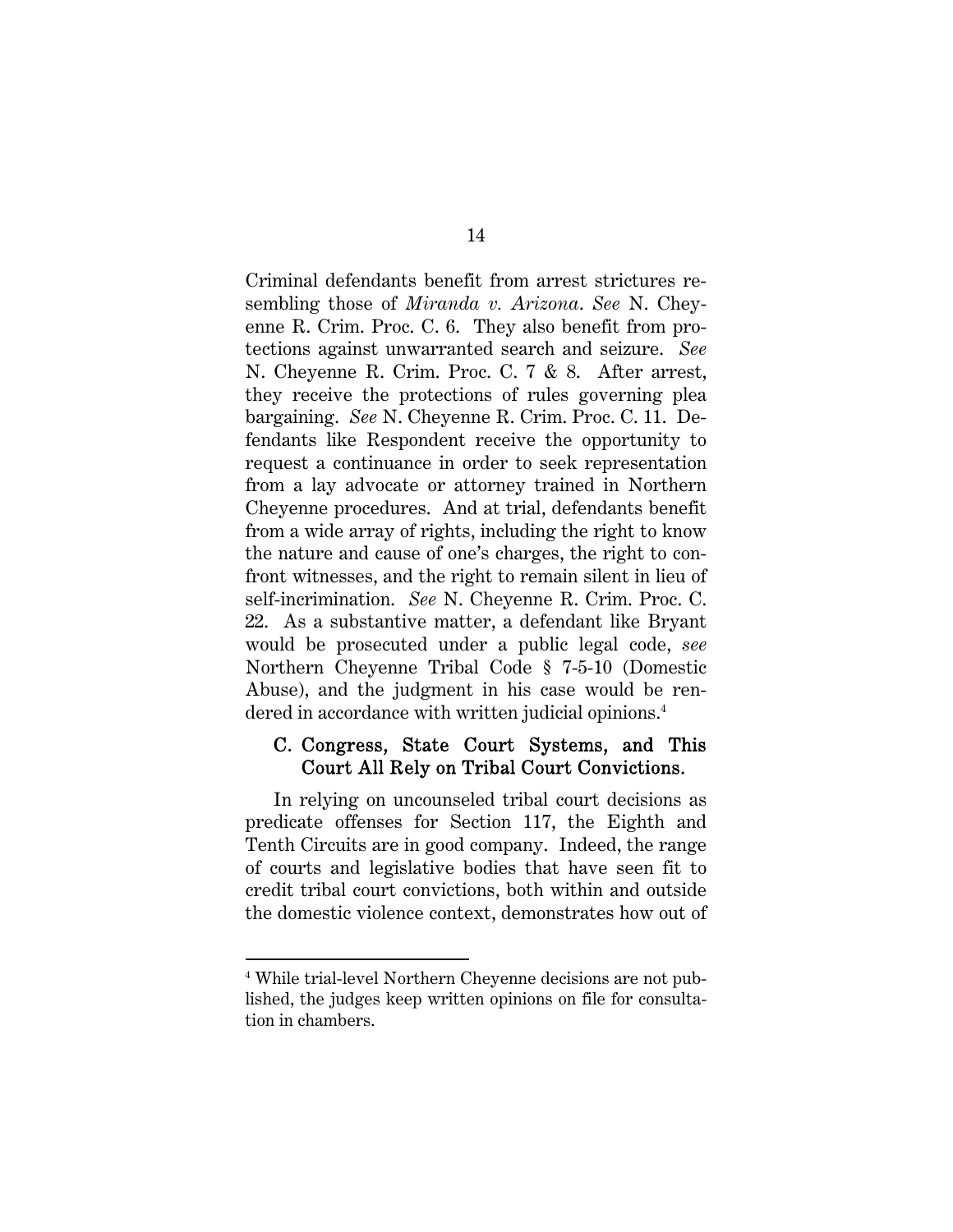step the Ninth Circuit is with the U.S. legal system's collective wisdom. If tribal court procedures are sufficient to render tribal court convictions reliable for this broad range of purposes, surely they are sufficient to support a prosecution under Section 117, even if uncounseled.

Numerous states give effect to tribal judicial decisions under application of the comity doctrine, which requires "deference and mutual respect" between sovereigns. *John v. Baker*, 982 P.2d 738, 762-63 (Alaska 1999) (internal quotation marks omitted). These courts—including those of Alaska, South Dakota, Montana, Oregon, and Wisconsin—view tribal court convictions as presumptively reliable. *See id.*; *Red Fox v. Hettich*, 494 N.W.2d 638, 641-42 (S.D. 1993) (quoting S.D. Codified Laws § 1-1-25); *Wippert v. Blackfeet Tribe of Blackfeet Indian Reservation*, 654 P.2d 512, 515 (Mont. 1982); *In re Marriage of Red Fox*, 542 P.2d 918, 921 (Or. Ct. App. 1975); *Sengstock v. San Carlos Apache Tribe*, 477 N.W.2d 310, 314 (Wis. App. 1991). Comity, of course, requires independent attention to the presence of due process. *See, e.g.*, *John*, 982 P.2d at 763. But as the Alaska Supreme Court has put it:

[D]ue process analysis in no way requires tribes to use procedures identical to ours in their courts. The comity analysis is not an invitation for our courts to deny recognition to tribal judgments based on paternalistic notions of proper procedure. Instead, in deciding whether a party was denied due process, superior courts should strive to respect the cultural differences that influence tribal jurisprudence, as well as to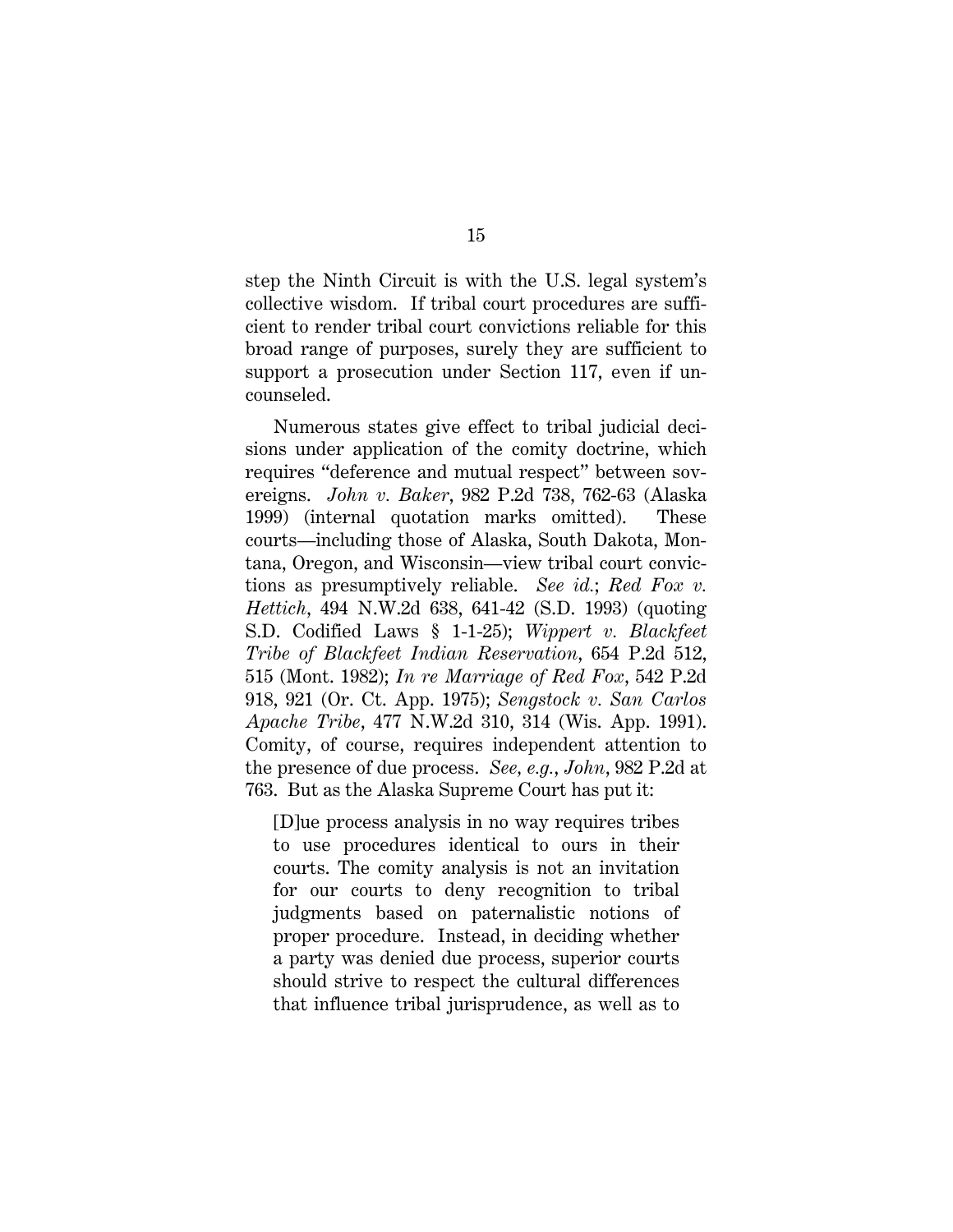recognize the practical limits experienced by smaller court systems.

Id. (footnotes omitted). Such cultural differences and practical limits inform the approach to indigent defense counsel adopted by the Northern Cheyenne and other tribes, and they do not undermine the vigorous protection of defendants' rights that tribal courts do provide.5

 Over and above the comity provided by Alaska and other states, some states give full faith and credit to tribal court decisions. These states include Idaho, Iowa, Michigan, New Mexico, Oklahoma, and Washington. *See Sheppard v. Sheppard*, 655 P.2d 895, 902 (Idaho 1982); Iowa Code ch. 626D, subp. 5; Mich. Ct. R. 2.615; *Jim v. CIT Fin. Servs. Corp.*, 533 P.2d 751, 752 (N.M. 1975); Okla. Stat. tit. 12, ch. 2, app. R. 30; *Barrett v. Barrett*, 878 P.2d 1051, 1054 (Okla. 1994); Wash. Super. Ct. Civ. R. 82.5. The credence these states give to tribal court decisions undercuts the premise of the Ninth Circuit's decision. As the Michigan Court Rules explain, for instance, so long as tribal decisions come from tribes accepting reciprocal recognition and adhering to bedrock principles of due process, then

 $\overline{a}$ 

<sup>&</sup>lt;sup>5</sup> Indeed, failing to honor those differences and limits would have the effect of treating tribal court decisions with *less* respect than judgments of foreign countries. Federal courts regularly grant such judgments extraterritorial effect without running afoul of the Constitution, merely reviewing to ensure that the judgments are not void for reasons of public policy. *See*, *e.g.*, Sheldon R. Shapiro, *Valid Judgment of Court of Foreign Country as Entitled to Extraterritorial Effect in Federal District Court*, 13 A.L.R. Fed. 208, § 4 (collecting cases).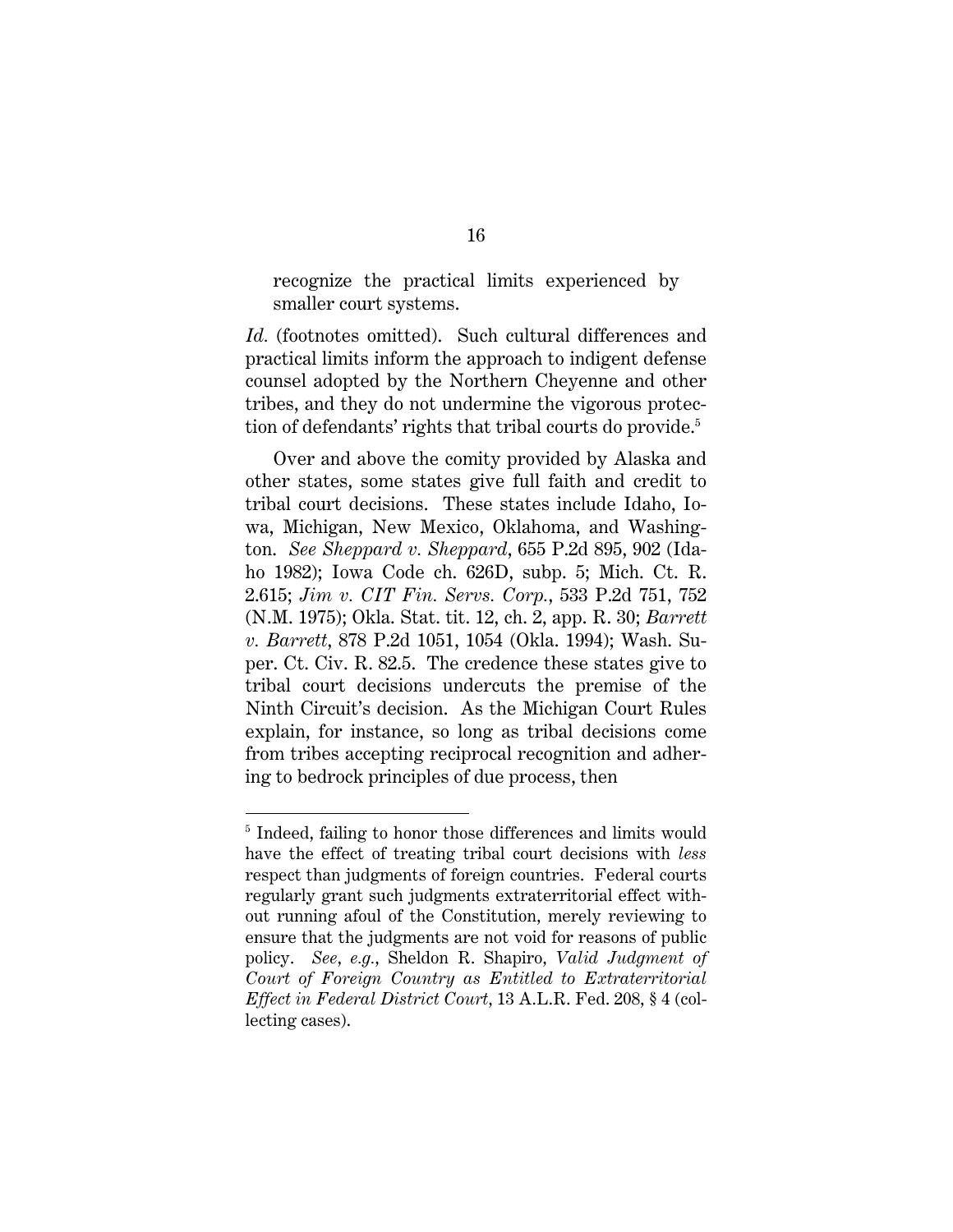[t]he judgments decrees, orders, warrants, subpoenas, records, and other judicial acts of a tribal court of a federally recognized Indian tribe are recognized, and have the same effect and are subject to the same procedures, defenses, and proceedings as judgments, decrees, orders, warrants, subpoenas, records, and other judicial acts of any court of record in this state.

#### Mich. Ct. R. 2.615(A).

 $\overline{a}$ 

States show respect for tribal court decisions in other ways, too. Numerous states use prior tribal court convictions—whether or not counseled—for collateral purposes akin to the charging enhancement of Section 117. At least ten states explicitly require sex offenders convicted in tribal court to register on sex offender registries. *See* Ark. Code Ann. §§ 12-12-903(14), 12-12-905; Ga. Code Ann. § 42-1-12; Idaho Code § 18-8303; Me. Stat. Ann. tit. 34-A, § 11203; Md. Code Ann., Crim. Procedure § 11-701; Mass. Gen. Laws Ann. ch. 6, § 178C; Mich. Comp. Laws Ann. § 28.722; Nev. Rev. Stat. 179D.210; Okla. Stat. Ann. tit. 57, § 582(B); Vt. Stat. Ann. tit. 13, § 5401.<sup>6</sup> Such a collateral consequence, while not criminal in nature itself, is "tremendously intrusive" and can "provide the basis for a criminal prosecution" if the offender does not register. *See* Kevin K. Washburn, *A Different Kind of Symmetry*, 34 N.M. L. Rev. 263, 273-74 (2004).

<sup>6</sup> Other states' registry statutes do not specify how to treat tribal convictions. *See* Kevin K. Washburn, *A Different Kind of Symmetry*, 34 N.M. L. Rev. 263, 273 n.82 (2004).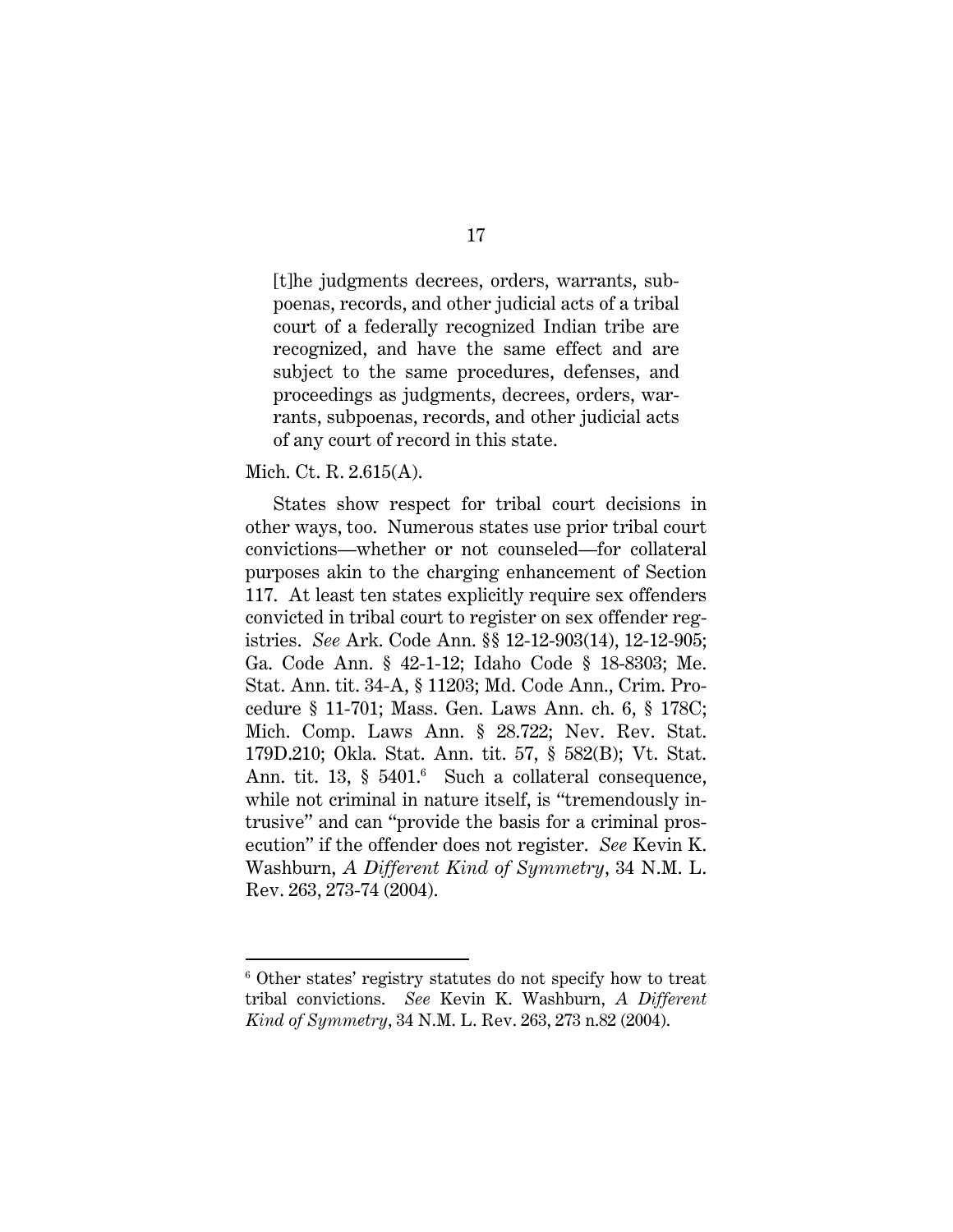Federal law and federal courts similarly rely on tribal court criminal convictions for a range of purposes. Under 18 U.S.C. § 2265(a), states are required to enforce tribal domestic violence protection orders—a regulatory collateral consequence of domestic violence prosecutions in Indian country. Even more significantly, federal courts have seen fit to rely on tribal court records when allowing the prosecution of juveniles as adults. *See In re T.W.*, 652 F. Supp. 1440, 1443 (E.D. Wis. 1987); *United States v. Means*, 575 F. Supp. 1068, 1070-71, 1073 (D.S.D. 1983). And the federal sex offender registration scheme is triggered by tribal court convictions. *See* 42 U.S.C. § 16911(6).

That other bodies commonly defer to tribal courts should come as no surprise, in light of the protections that tribal courts provide. To deem tribal court convictions unfair or unreliable in the absence of counsel requires one to ignore the multiple layers of procedural protections afforded tribal defendants. Congress recognized the robustness of this system when it passed Section 117, and this Court should follow the Eighth and Tenth Circuits in recognizing it as well.

## II. This Court Should Respect Congress's Deliberate Determinations Regarding the Scope of the Federal Right to Counsel in Indian Country.

Separate and apart from its disregard for the inherent reliability of tribal court convictions, the Ninth Circuit's decision sets aside Congress's deliberate determinations regarding tribal court defendants' right to counsel. In the exercise of its broad authority to legislate concerning Indian tribes, Congress has carefully crafted a statutory scheme—the Indian Civil Rights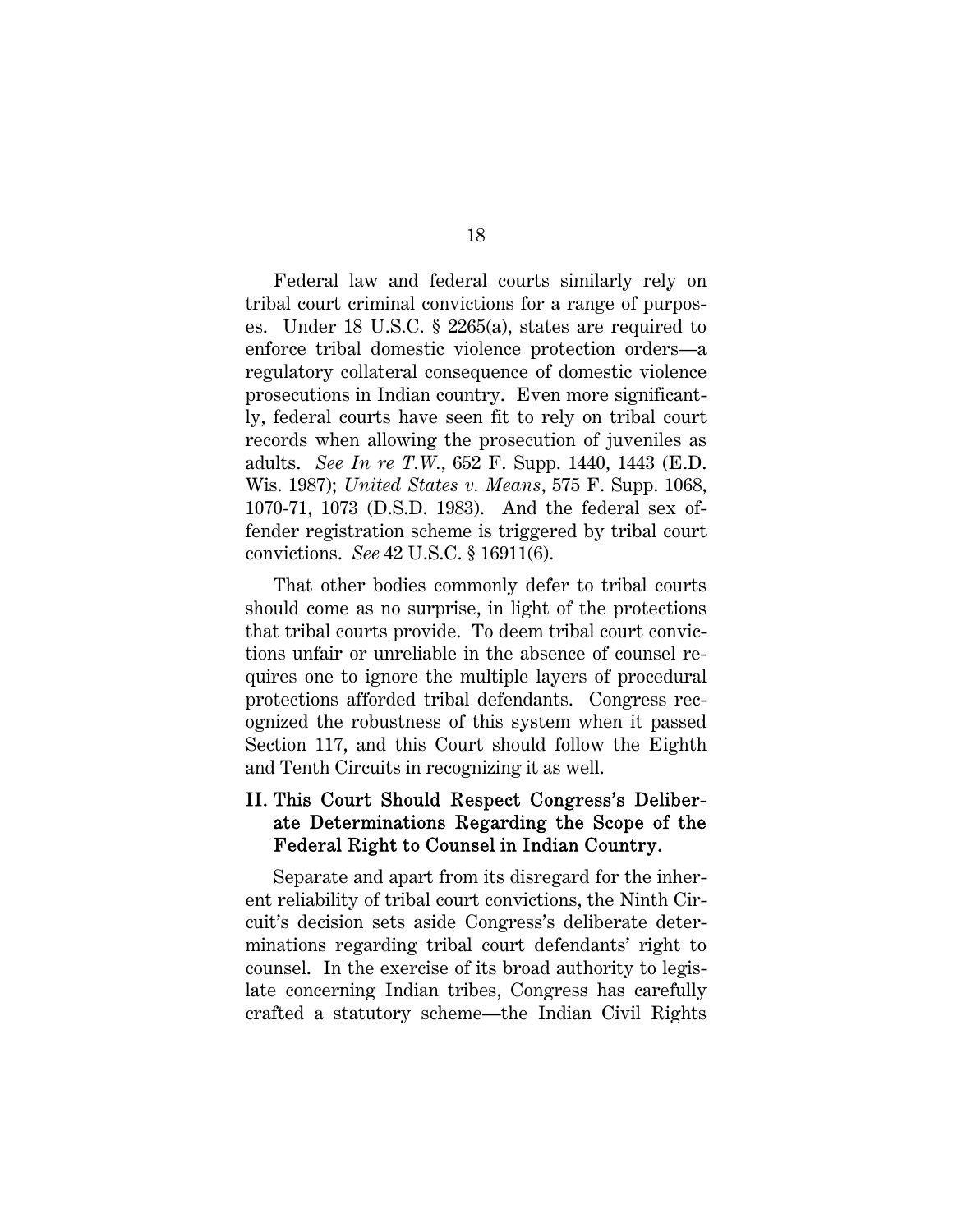Act—that extends certain procedural protections to criminal defendants, but does not confer an across-theboard right to indigent counsel. Against that background, Congress enacted Section 117 without imposing any appointed-counsel requirement for a conviction to "count." This Court should respect Congress's considered choices.

Indian tribes retain inherent sovereign authority. *See, e.g.*, *Wheeler*, 435 U.S. at 323 (explaining that Indian tribes "possess those aspects of sovereignty not withdrawn by treaty or statute, or by implication as a necessary result of their dependent status"). As sovereigns, tribes possess the power to prosecute crimes by and against Indians within the limits of their jurisdiction. *See, e.g.*, Cohen's Handbook of Federal Indian Law § 9.04 (2012). In such prosecutions, tribes are not restrained by the Bill of Rights, for their "powers of local self government . . . existed prior to the [C]onstitution." *Talton*, 163 U.S. at 384; *see also Martinez*, 436 U.S. at 56 (noting that tribes are "separate sovereigns pre-existing the Constitution").

At the same time, however, Congress has sweeping power to enact legislation concerning tribes. As this Court put it in *Lara*: "[T]he Constitution grants Congress broad general powers to legislate in respect to Indian tribes, powers that [the Supreme Court has] consistently described as plenary and exclusive." *United States v. Lara*, 541 U.S. 193, 200 (2004) (internal quotation marks omitted); *see Lone Wolf v. Hitchcock*, 187 U.S. 553, 565 (1903) ("Plenary authority over the tribal relations of the Indians has been exercised by Congress from the beginning, and the power has always been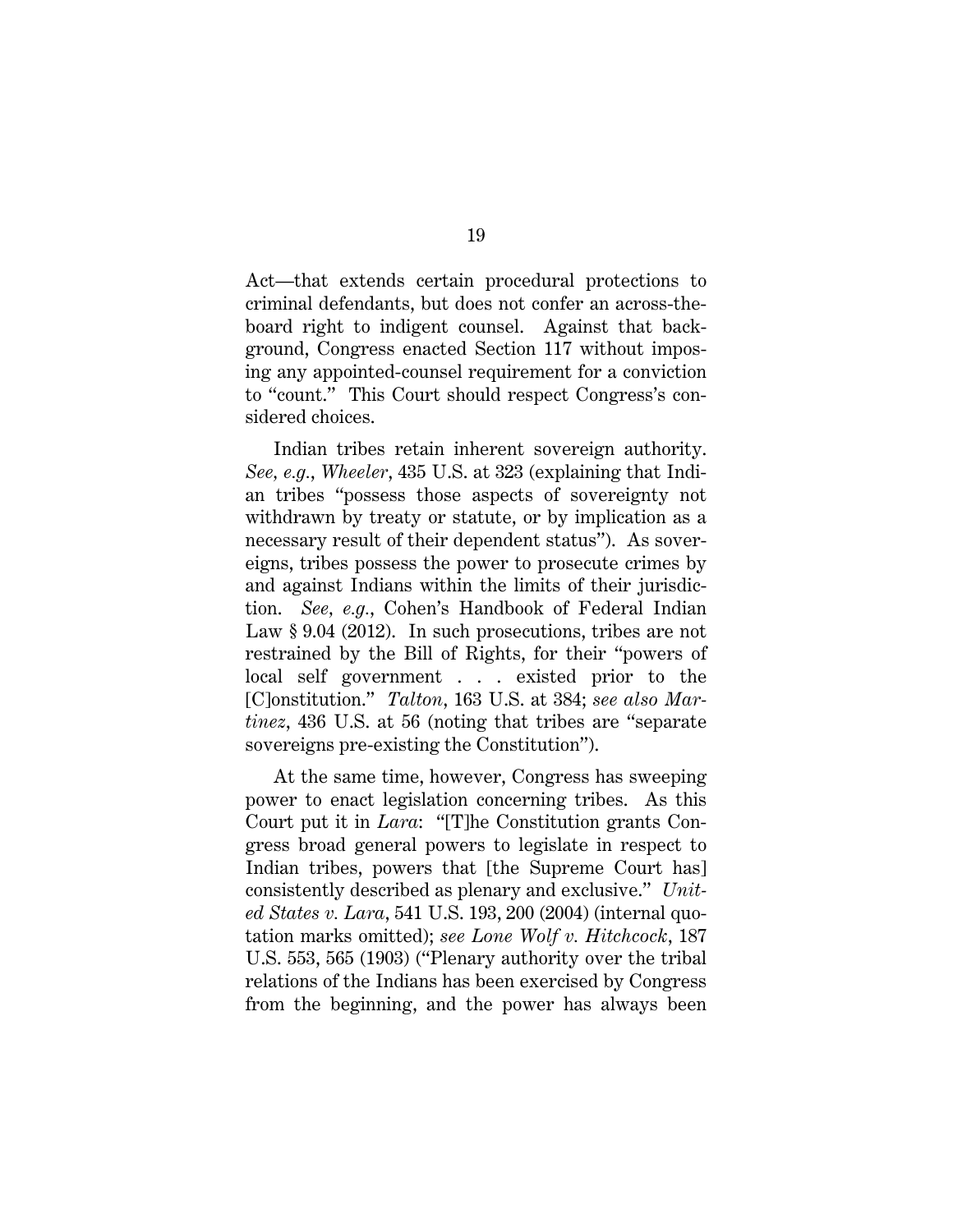deemed a political one, not subject to be controlled by the judicial department of the government."); *see also Seymour v. Superintendent of Wash. State Penitentiary*, 368 U.S. 351, 359 (1962).7

Regulation of activities in Indian country is at the heart of Congress's power over Indian affairs. *See United States v. Celestine*, 215 U.S. 278, 284 (1909) (explaining that "to Congress, and to it alone, is given 'power to dispose of and make all needful rules and regulations respecting the territory or other property belonging to the United States,'" and that "[f]rom an early time in the history of the government, it has exercised this power, and has also been legislating concerning Indians occupying such territory" (quoting U.S. Const., art. IV, § 3, cl. 2). Thus, Congress has made "the general laws of the United States as to the punishment of offenses committed in any place within the sole and exclusive jurisdiction of the United States" applicable to Indian country. 18 U.S.C. § 1152; *see id.* § 1151 (defining "Indian country"). Consistent with that approach, Section 117 applies to domestic violence assaults within "the special maritime and territorial jurisdiction of the United States or Indian country." *Id.*  $$117(a).$ 

 $\overline{a}$ 

<sup>7</sup> *See also* Enabling Act of 1889, § 4, 25 Stat. 676, 677 (stating that "the people of [the proposed states of Montana, Washington, and North and South Dakota] do agree and declare that . . . said Indian lands shall remain under the absolute jurisdiction and control of the Congress of the United States").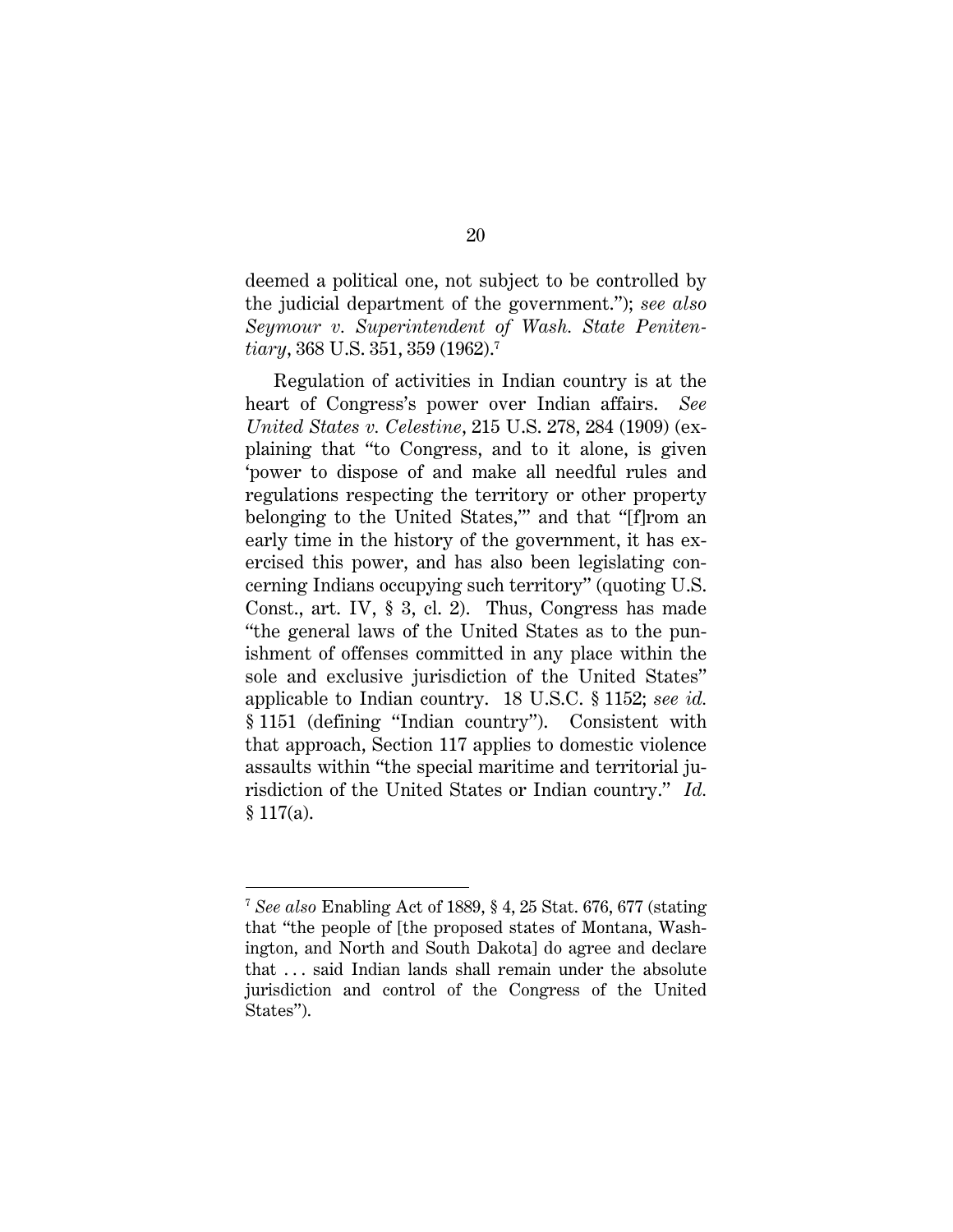Taken together, tribes' sovereignty and Congress's broad authority mean that "unless and 'until Congress acts, the tribes retain' their historic sovereign authority." *Michigan v. Bay Mills Indian Cmty.*, 134 S. Ct. 2024, 2030 (2014) (quoting *Wheeler*, 435 U.S. at 323). And courts, in turn, must defer to Congress's decision to act—or not to act. *See, e.g.*, *id.* at 2039 ("Judicial deference to the paramount authority of Congress in matters concerning Indian policy remains a central and indispensable principle of the field of Indian law." (quotation marks omitted)); *Martinez*, 436 U.S. at 72 ("As we have repeatedly emphasized, Congress' authority over Indian matters is extraordinarily broad, and the role of courts in adjusting relations between and among tribes and their members correspondingly restrained."); *cf. United States v. Antelope*, 430 U.S. 641, 644-46 (1977)

This principle requires the Court to defer to Congress's decision not to require appointed counsel in all tribal court criminal proceedings, and likewise requires the Court to refrain from imposing an appointedcounsel requirement as a condition for tribal court convictions to "count" under Section 117. *See United States v. Ant*, 882 F.2d 1389, 1398 (9th Cir. 1989) (O'Scannlain, J., dissenting) ("Because the nature of comity between tribal courts and federal courts . . . is so sensitive and so delicately balanced, it is up to Congress, not [a court], to change the rules if they should be changed at all."). In exercising its power, Congress has extended an appointed-counsel right to tribal court defendants in certain limited circumstances—but it has never done so across the board. Rather, Congress has—over a period of nearly five decades—repeatedly declined to require the appointment of counsel, as a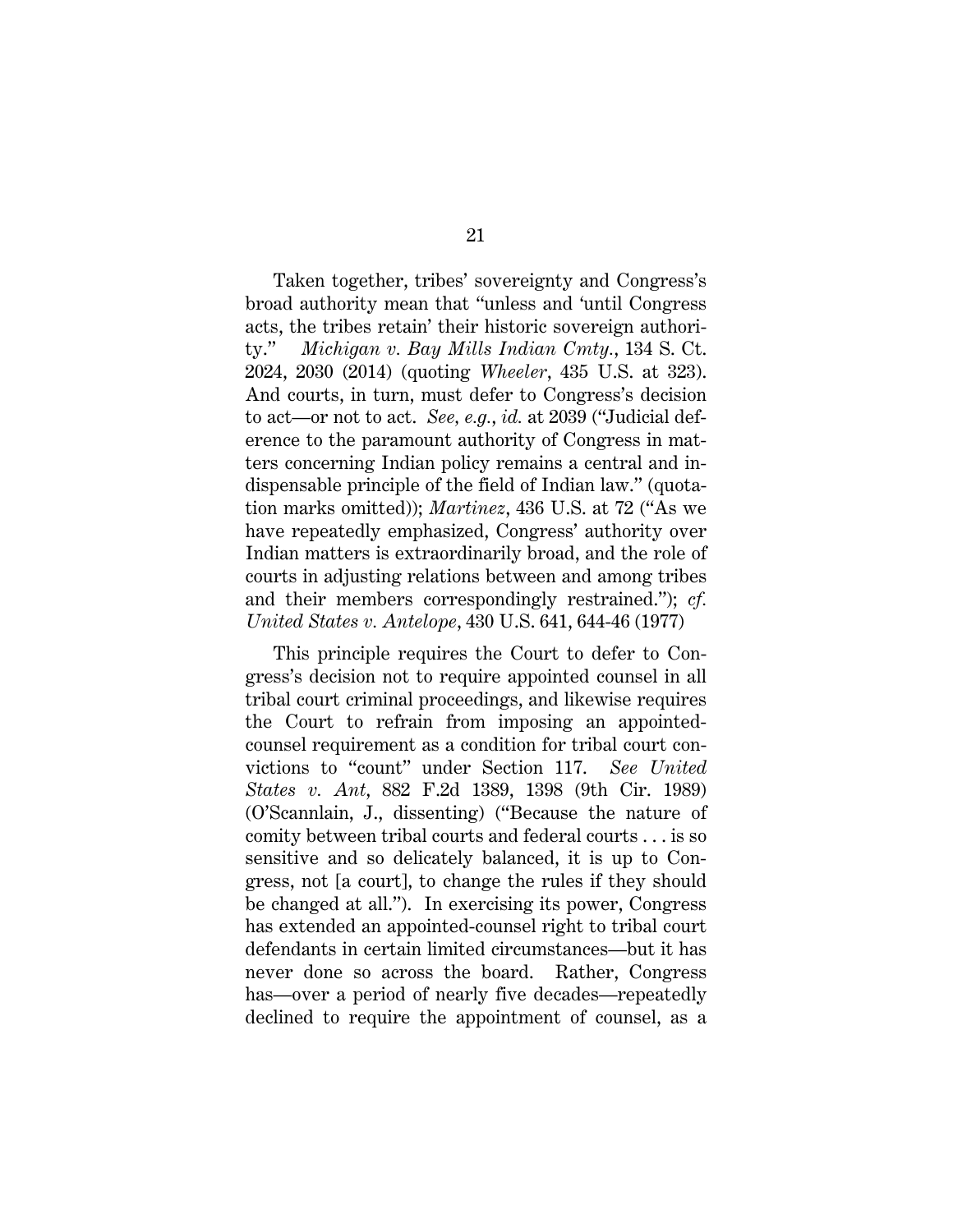matter of federal law, in all tribal court criminal proceedings.

*First*, in enacting ICRA, Congress gave tribal court defendants a host of procedural guarantees but declined to provide a categorical right to appointed counsel. Instead, Congress gave defendants the right to counsel at their own expense. *See* 25 U.S.C. § 1302(a); *supra* pp. 6-8.

*Second*, in 2010, Congress revisited the right to counsel in tribal court proceedings. Again, however, it declined to categorically require appointment of counsel. Specifically, the Tribal Law and Order Act of 2010 amended ICRA to permit tribes to impose penalties of up to three years for a single offense. Pub. L. No. 111- 211, tit. II, § 234(a), 124 Stat. 2258, 2279-80 (codified at 25 U.S.C. § 1302(a), (b)). Together with this authorization of increased penalties, Congress provided additional rights to criminal defendants: *If* a tribe imposes a term of imprisonment of more than one year, it must provide the defendant with certain added protections, including indigent counsel. 25 U.S.C. § 1302(c). That right to appointed counsel for indigent defendants applies only in these limited circumstances. If the defendant's punishment is less severe, Congress determined, appointed counsel is not required as a matter of federal law.

*Third*, just three years ago, Congress again addressed these issues, and again declined to give all tribal court criminal defendants the right to appointed counsel. The Violence Against Women Reauthorization Act (VAWA) of 2013 "recognized and affirmed" tribes' "inherent power" to exercise criminal jurisdiction over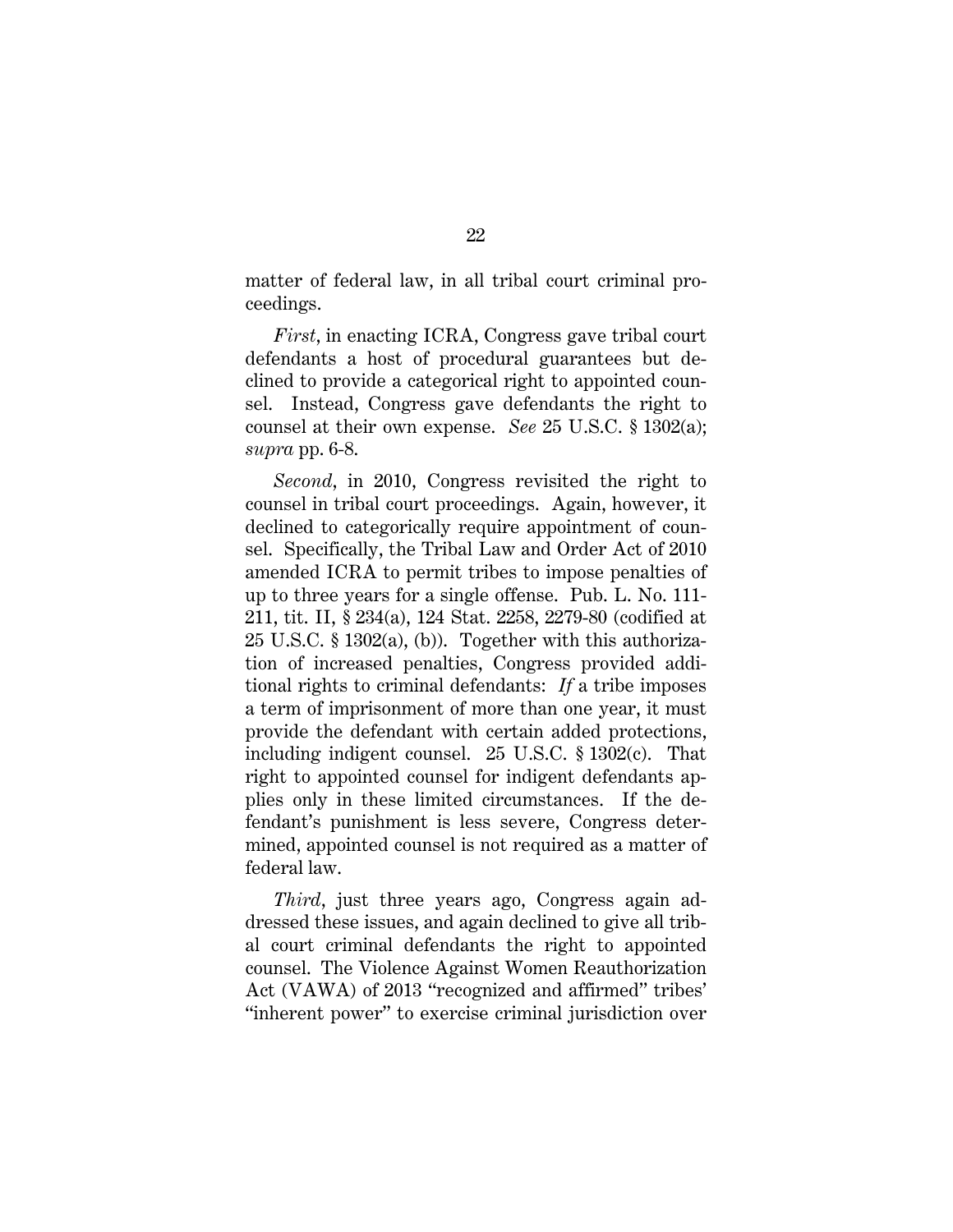all persons, including non-Indians, who commit domestic violence offenses against an American Indian or Alaska Native on tribal lands. Pub. L. No. 113-4, § 904, 127 Stat. 54, 120-23 (codified at 25 U.S.C. § 1304(b)(1)). VAWA of 2013 then created a "special domestic violence criminal jurisdiction" over certain non-Indians that a tribe could not otherwise exercise. 25 U.S.C. § 1304(a)(6). While thus providing tribal courts with more power, Congress granted defendants additional rights: To impose a term of imprisonment of any length under this "special domestic violence criminal jurisdiction," tribes must guarantee defendants the right to appointed counsel. 25 U.S.C. § 1304(d)(2); *see id.* § 1304(c). Again, however, Congress did not see fit to extend a federal appointed-counsel right to *all* tribal court criminal defendants—and in any event, whether to exercise jurisdiction under VAWA is completely optional for a tribe.

In repeatedly declining to extend a federal right to appointed counsel, Congress may have recognized—as Justice O'Connor has observed—that "the decisionmaking process[es used] by tribal courts need not, and sometimes do not, replicate the process undertaken in State and Federal courts." Sandra Day O'Connor, *Lessons from the Third Sovereign: Indian Tribal Courts*, 33 Tulsa L.J. 1, 3 (1997). For instance, although many tribes provide indigent counsel with their own funds, others rely on trained lay counsel who are familiar with the tribal code and court procedures, and tribal judges often play a larger role in protecting the rights of the accused than is typical in Western justice systems. Regardless of its motives, however, it is clear that Congress considered the right to counsel, yet deliber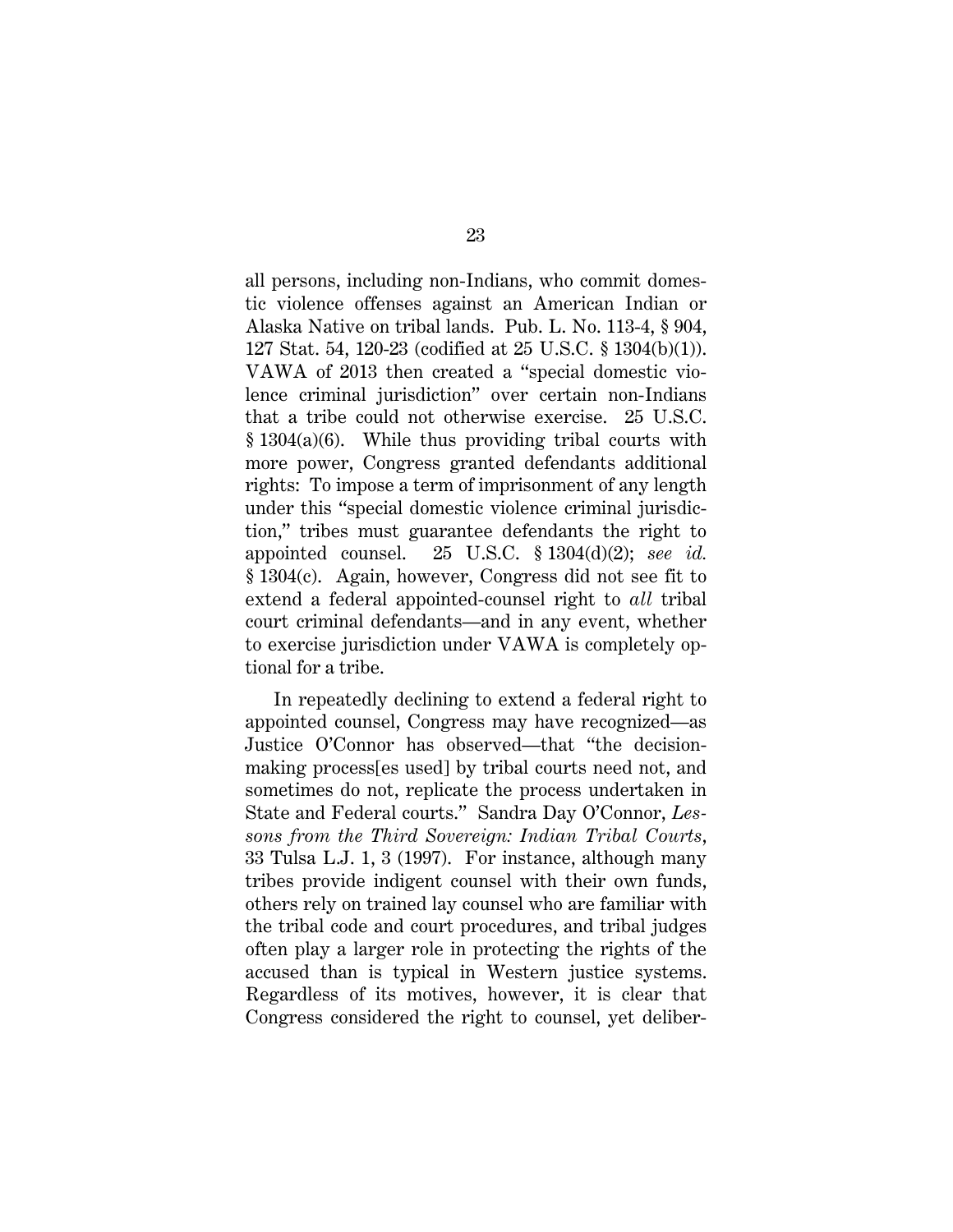ately decided *not* to require appointed counsel in all tribal court criminal proceedings.

Particularly against that backdrop, the Ninth Circuit's decision cannot be sustained. When Congress enacted Section 117 in 2006, it knew that federal law did not generally require tribes to provide appointed counsel. Nonetheless, Congress allowed tribal court convictions to be used as predicate offenses without imposing a separate appointed-counsel requirement. That deliberate congressional determination should not be set aside.

 Leaving Congress's determination intact is particularly appropriate in these circumstances, moreover, because of the severity of the problem that it was confronting. American Indian and Alaska Native women experience domestic violence at startling rates. Sixtyone percent of American Indian and Alaska Native women have been assaulted. Patricia Tjaden & Nancy Thoennes, Nat'l Inst. of Justice, U.S. Dep't of Justice & Ctrs. for Disease Control and Prevention, *Full Report of the Prevalence, Incidence, and Consequences of Violence Against Women: Findings from the National Violence Against Women Survey* 22 (2000). American Indian and Alaska Native women are 2.5 times as likely to experience violent crimes as women of other races. Steven W. Perry, Bureau of Justice Statistics, U.S. Dep't of Justice, *A BJS Statistical Profile, 1992-2002: American Indians and Crime* 4-5 (2004). On some reservations, the murder rate of Native women is 10 times the national average. Ronet Bachman, et al, *Violence Against American Indian and Alaska Native Women*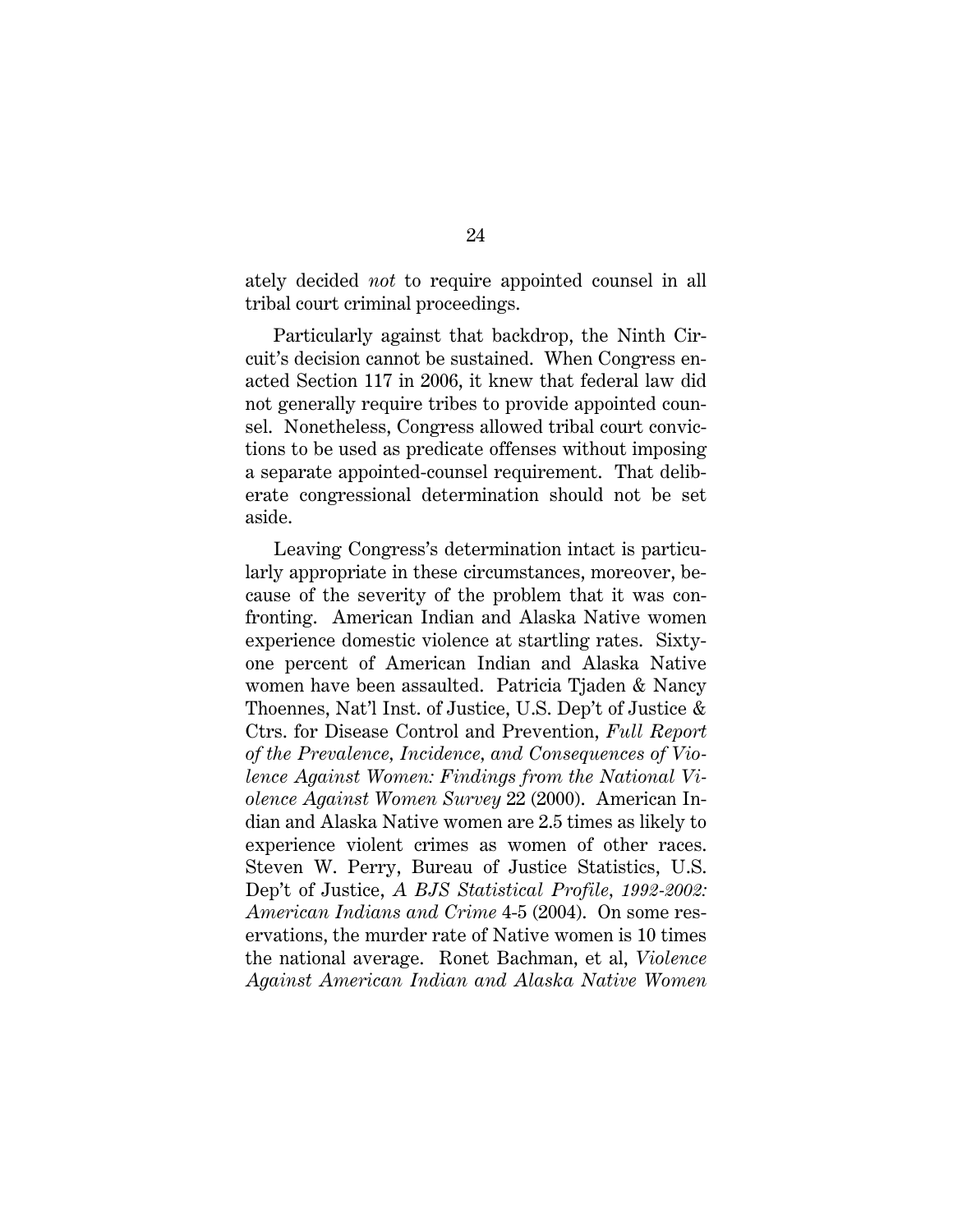*and the Criminal Justice Response: What is Known* at 5 (2008), https://www.ncjrs.gov/pdffiles1/nij/grants/ 223691.pdf. One-third of Native women will be raped in their lifetimes. Attorney General's Advisory Comm. on American Indian/Alaska Native Children Exposed to Violence, *Ending Violence So Children Can Thrive* 38 (2014). Presented with evidence of this problem, Congress decided to make tribal court convictions count as predicate offenses for purposes of Section 117 regardless of whether the defendant was provided with appointed counsel. The choice was Congress's to make and should not be disturbed.

None of this is to say, however, that tribes do not *want* indigent defendants to have counsel. Tribes want Congress to fully fund tribal justice systems, including indigent defense. And in certain respects, Congress has taken steps to facilitate provision of appointed counsel in tribal courts. For instance, although Legal Services Corporation grantees generally are prohibited from using federal funds to provide assistance in criminal proceedings, Congress has specifically exempted tribal court proceedings from that ban. *See* 42 U.S.C. § 2996f(b)(2). Tribes welcome that exemption, as a result of which indigent defendants often can obtain counsel even if federal law does not require as much.

Tribes also welcome the fact that the Indian Tribal Justice Act (ITJA), as amended, seeks to enhance tribal courts' capacity to provide indigent defense counsel. As relevant here, the ITJA now envisions that "base support funding" provided thereunder may be used for "the employment of tribal court personnel," including "public defenders" and "appointed defense counsel." 25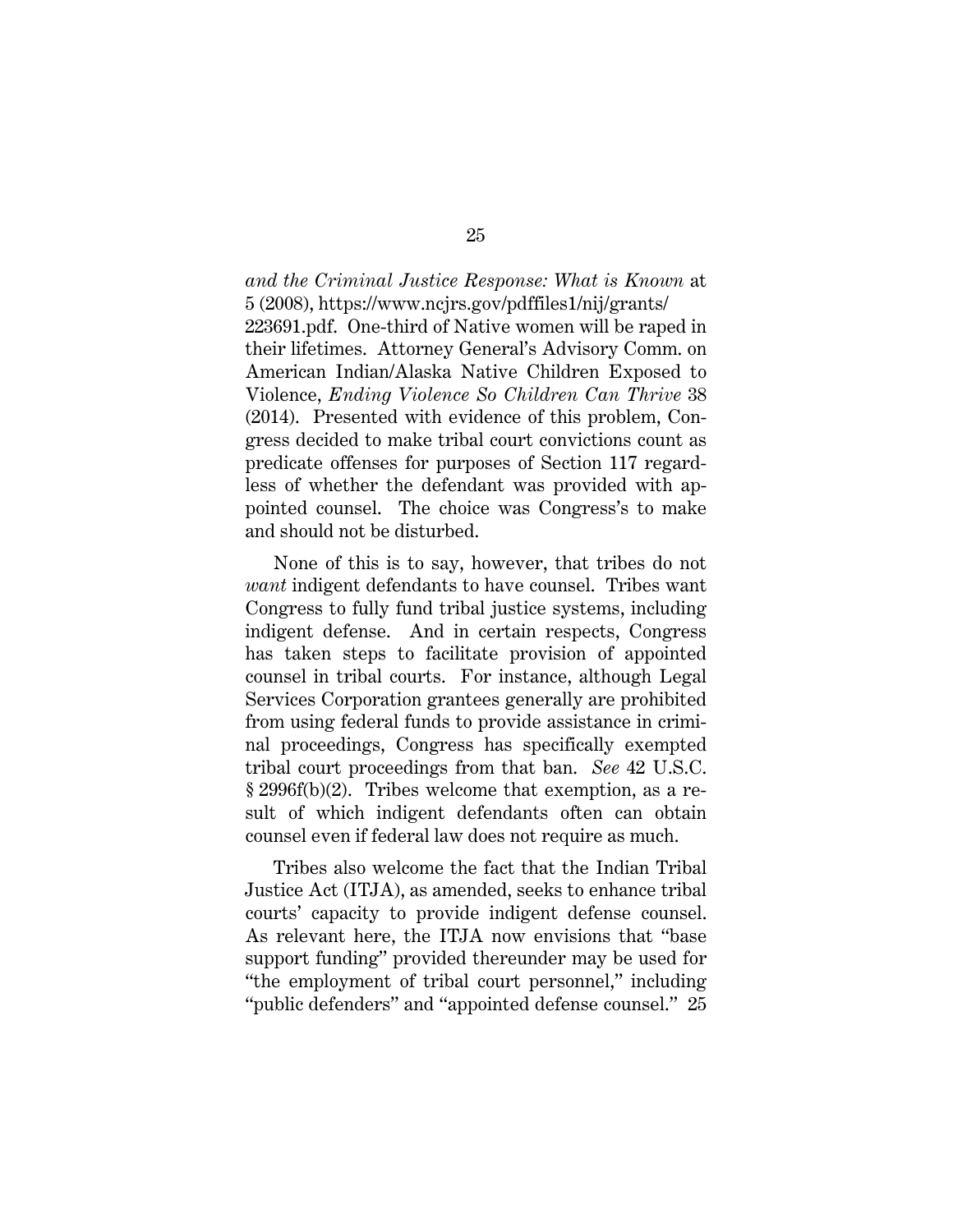U.S.C. § 3613(b). Tribal criminal assistance grants, moreover, may be awarded to fund "defense counsel services to all defendants in tribal court criminal proceedings." *Id.* § 3663. Tribes nationwide have hailed these developments and urged Congress to appropriate the funds necessary to support indigent defense throughout Indian country, as one component of support for tribal justice systems. *See, e.g.*, Nat'l Congress of Am. Indians, Resolution #ABQ-10-116, at 2 (Nov. 2010), http://www.ncai.org/attachments/Resolution\_N MmBVnhhVuXxcgFQKkRiZYqwKBRIMUwVSrETE CusCxOWrTbZJiV\_ABQ-10-116\_rev.pdf*;* Nat'l Congress of Am. Indians, Resolution #SD-02-015, at 2 (Nov. 2002), http://www.ncai.org/attachments/Resolution\_tX jABeaLwtfTCWRlzszAumIkNXzyVTiIkqluKdhKSvu FnFdkPOV\_015.pdf. This Court should reject a rule that short-circuits this ongoing conversation between tribes and Congress and dilutes an important tool for protecting the victims of domestic violence in Indian country.

#### **CONCLUSION**

 For the foregoing reasons, the Court should reverse the judgment of the Ninth Circuit.